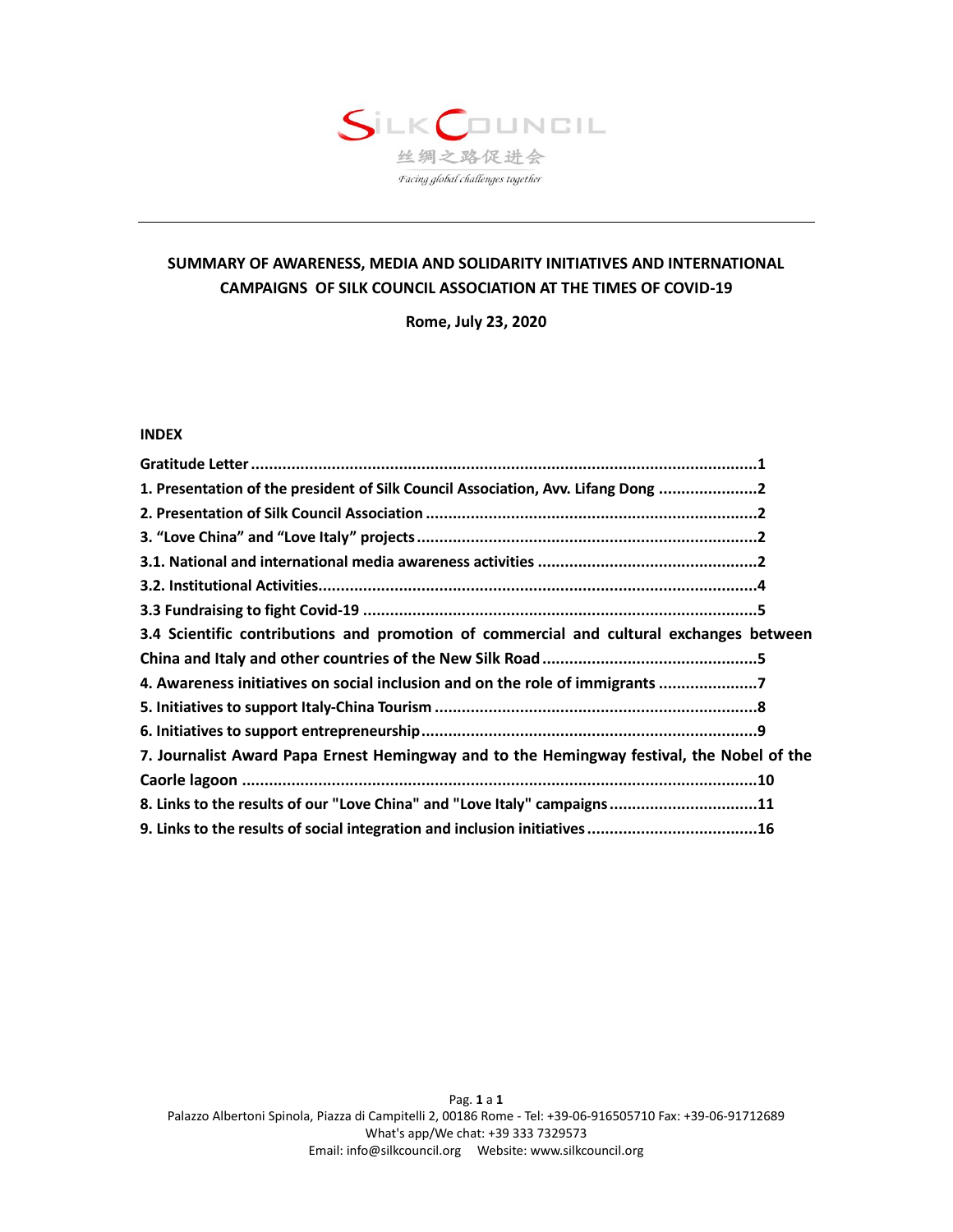

#### **GRATITUDE LETTER**

# **SUMMARY OF AWARENESS, MEDIA AND SOLIDARITY INITIATIVES AND INTERNATIONAL CAMPAIGNS OF SILK COUNCIL ASSOCIATION AT THE TIMES OF COVID-19**

**Rome, July 23, 2020**

*Dear Leaders, Clients and Friends,*

The global challenge imposed by the pandemic emergency from Covid-19 has put us under *severe strain on health, socio-economic and geopolitical levels, regardless of our nationality, religious or political thought, age, income or job. The virus has no frontiers and unites us all towards a single goal: to defeat it to return to embrace our loved ones and start again with our lives, without any limitations whatsoever. Initially we found ourselves displaced and unprepared to face this new danger, but we never gave up.*

*In Chinese, the term "crisis" (*危机 *"wēijī") is composed of two ideograms, "wēi"* (危) *means danger and "jī"* (机) *opportunity. Similarly, the current sacrifices imposed by the Covid-19 pandemic could be seen as an opportunity for digital transformation, for strengthening international cohesion and solidarity, for developing greater environmental sustainability and a change of global mentality in the perspective of qualitative improvement of our lifestyle.*

*Since January 2020, Silk Council Association has offered its contribution to react to the health, socioeconomic and geopolitical repercussions of the pandemic crisis from Covid-19.* 

*We are therefore happy to share with you the results of our international media, awareness and solidarity initiatives. We wish to thank all the institutions, embassies, bodies, associations, universities, cultural institutes, research centers, businesses, media, professionals, relatives, family and friends for supporting us with passion and love and for having contributed together with us, in our small way, to the battle against Covid-19.*

*"Alone we are a drop, together we are an ocean" (cit. Ryunosuke Satoro)*

*With regard, love and friendship, wishing us to hug you again soon as the situation returns to normality.*

*Lifang Dong President of Silk Council*

#### **1. Presentation of the president of Silk Council Association, Avv. Lifang Dong**

Pag. **1** a **19** Palazzo Albertoni Spinola, Piazza di Campitelli 2, 00186 Rome - Tel: +39-06-916505710 Fax: +39-06-91712689 What's app/We chat: +39 333 7329573 Email: info@silkcouncil.org Website: www.silkcouncil.org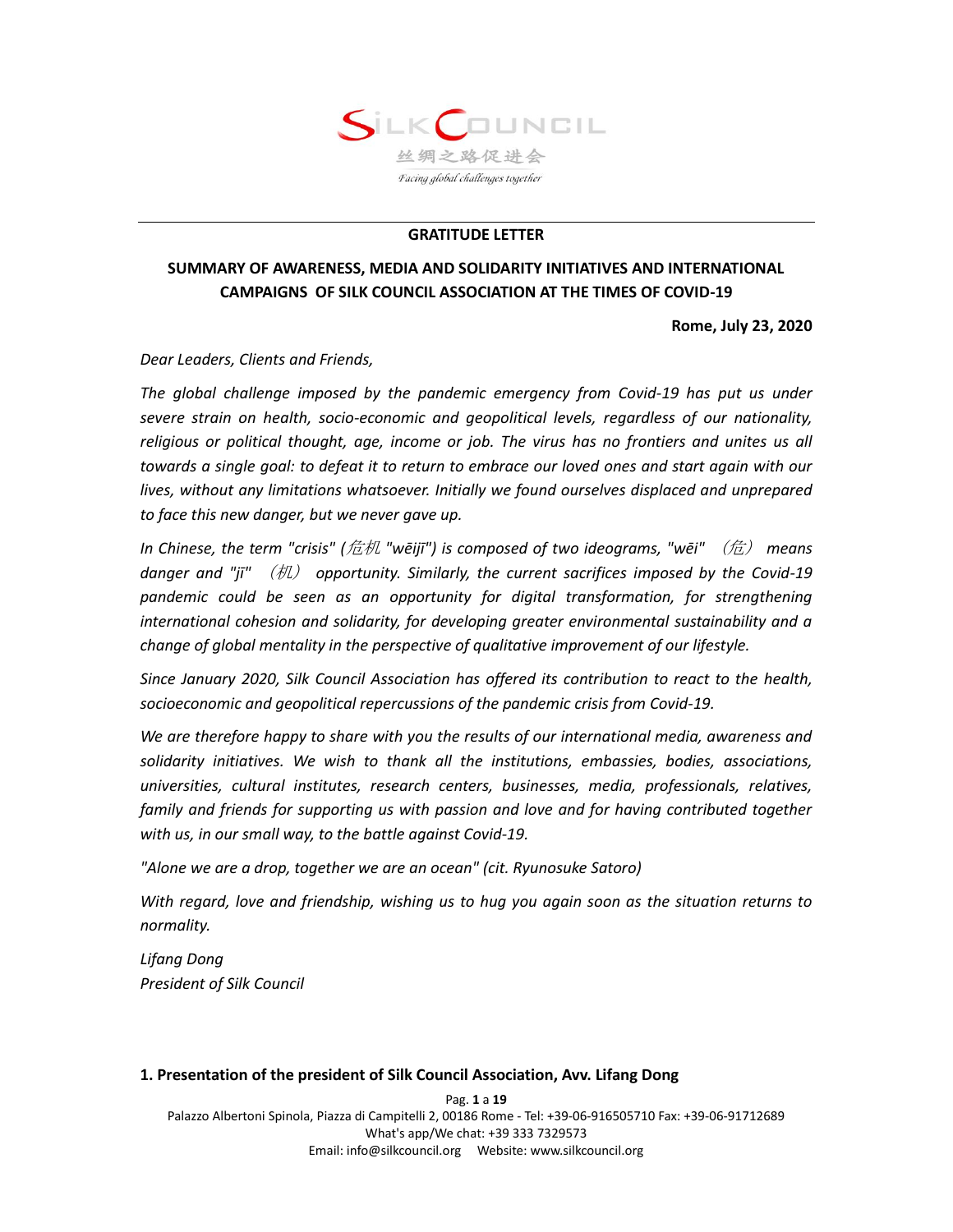

Lifang Dong, the first Italian lawyer of Chinese origin, founder of Dong & Partners international law firm, legal consultant of the Chinese Embassy in Italy and of the All China Federation of Returned Overseas Chinese, member of the Association of Chinese Judicial Studies (CJSA), founded by the Supreme Court of the People's Republic of China, chief representative of the Wenzhou International Arbitration Center in Rome, member of the Chinese European Arbitration Center, member of the Commission of European and international law of the President Bureau of the Bar Association of Rome, former member of the Task Force China of the Italian Ministry of Economic Development (One Belt One Road Group and China Group), spokeswoman for the second generation of Chinese residents in Italy, speaker at national and international conferences, seminars and training workshops, teacher at Italian and foreign universities, opinion maker for national and international media on geopolitical, legal, economic, social, cultural and religious topics. Author and co-author of publications on Chinese law, comparative private law, intellectual property, arbitration, geopolitics and international socioeconomic.

## **2. Presentation of Silk Council Association**

The Association, established in 2019 on the occasion of the visit of Chinese President Xi Jinping to Italy and Italy's adhesion to the New Silk Road, promotes multilateral and open cooperation between Public Institutions, Embassies, Financial Institutions, Associations, entrepreneurs, professionals and other academic, scientific, cultural and socioeconomic realities of different countries along the New Silk Road, promoting international synergies at a multidisciplinary level. For more information on the Silk Council and Lifang Dong's CV, please visit our website [www.silkcouncil.org](http://www.silkcouncil.org/)

## **3. "Love China" and "Love Italy" projects**

#### **3.1 National and international media awareness activities**

In this period of global health emergency, since January 2020 the Silk Council has been very active in an awareness and international solidarity campaign for the "Covid-19" emergency. Initially our initiative called "Love China" was aimed at fighting fake news and any discrimination against Chinese and Asian people. Afterwards, the Italians who live in China and who work in / with China also began to be involved in episodes of racism. So our awareness campaign has also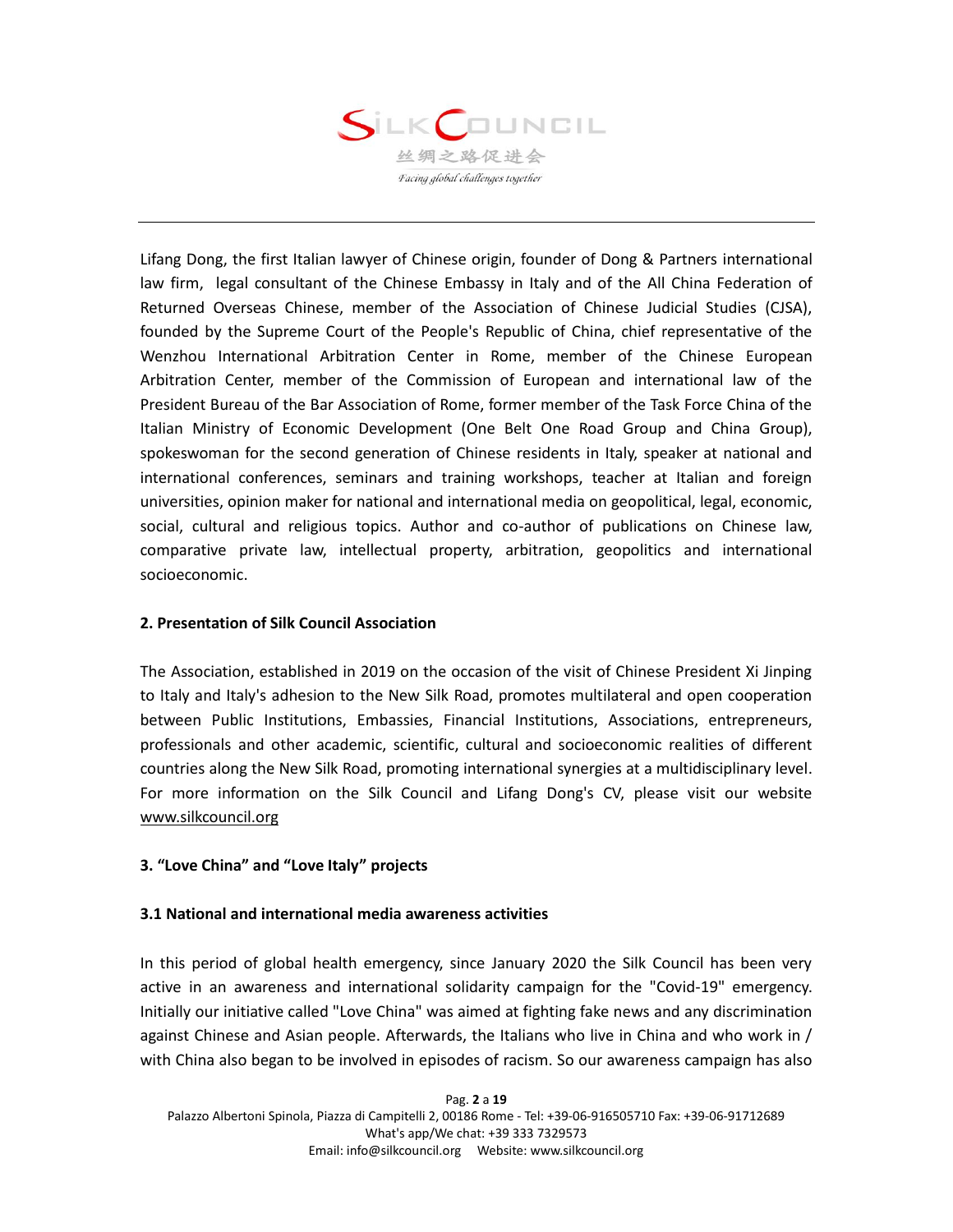

extended to protect them. To this end, on January 30, 2020 we published an open letter on our website, in which we denounced these phenomena and called for greater responsibility and solidarity. Our appeal was immediately supported by the newspaper "Il Tempo", by the magazine "Affari Internazionali", by the editorial staff "Più Culture", and by other Italian, Chinese and international media.

Consequently, Avv. Lifang Dong was invited by Italian and international television and radio debates on the serious economic and social repercussions caused by the health emergency, as a spokeswoman for the Chinese community residing in Italy and the "new Italians" of Chinese origin. Silk Council's voice was reported by main media such as Rainews24 "News Room Italia", Rainews24 "Checkpoint", TV 2000 "Siamo Noi", Rai 2 "Poor Homeland", Rai 3 "Agorà", Radical Radio "Space Transnational ", Adn Kronos, Gold TV" Medicina Km 0, "Rai 3" Fuori TG "," TG3 ", LA7" Tagadà "," Radio Company ", Pianeta Salute 2.0 and Press TV.

The rapid spread of Covid-19 globally has made Italy become one of the countries most affected by the epidemic, leading the Italian Government to first declare the whole national territory a "red zone" and then to apply significant restrictions on circulation of people and on economic and industrial activities, with some exceptions, to try to stop the infections, the so-called "total lockdown". Therefore, Silk Council launched the new awareness campaign "Love Italy", addressing the whole international community to relaunch the image of Italy and China in the world, hoping for the prompt economic recovery of the two countries and of bilateral and multilateral exchanges. On March 12, 2020, we published a new open letter on our website, in which we made an appeal for the cohesion of all political forces in order to face the decisions necessary to combat Covid-19 in a compact, rational and immediate way. Our letter was also addressed to Italian society to raise awareness for more social responsibility, inviting to follow the indications of the Italian government during the lockdown to limit contagions and avoid the collapse of the national health system and the overload of civil protection and other public forces. Silk Council Association has been aware of collecting reports of problems, requests and proposals from other Chinese, Italian and international associations and companies, to be sent to Italian, Chinese and European institutions. Our appeal of March 12, 2020 was also supported by several Italian, Chinese and international media, for example Hua Ren Toutiao, official media of the Zhejiang Province, Weishi Italy, Shijie Wenzhou, Business in China Television, Press TV, Rainews24 "Check Point".

On June 18, 2020 Avv. Lifang Dong, President of Silk Council participated as guest speaker at Siamo Noi, an afternoon program of Tv2000 live at 15.20 and led by Gabriella Facondo, to talk about the current situation in Beijing, once again in lockdown for a new covid outbreak linked to the market of Xinfadi and the risk of a second wave of infections in Italy. Avv. Dong talked about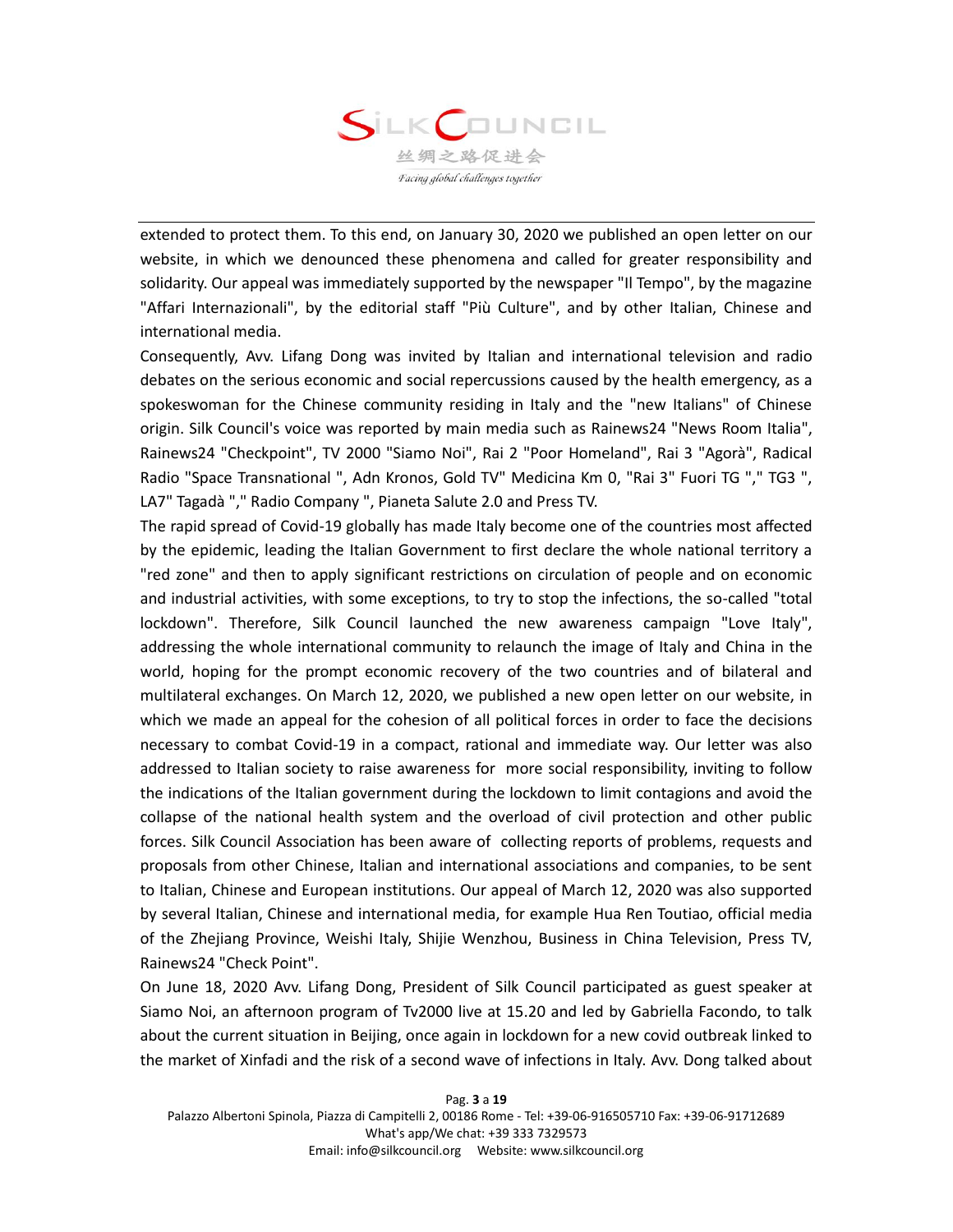

the measures recently taken by the Chinese authorities in Beijing to contain the new peak of infections: canceled flights, schools, gyms and swimming pools closed and interruption of sports activities. Among the other distinguished guest speakers of the program: Gianni Riotta, journalist; Francesco Menichetti, director of the Infectious Diseases Operating Unit of the University Hospital of Pisa; Antonio Salvatore Miglietta, infectious disease chief of the ASL Roma 2 tracking team**.**

## **3.2 Institutional Activities**

On February 13, 2020 an extraordinary concert was held at the Paolina Chapel of the Quirinale Palace, organized by the President of the Italian Republic, Sergio Mattarella, to which the President of the Silk Council Association, Avv. Lifang Dong, had the honor to participate with the Ambassador of the People's Republic of China in Italy, H.E. Li Junhua, and other Italian and Chinese institutional representatives to demonstrate Italy's solidarity and closeness to the Chinese people.

Silk Council and Dong & Partners international law firm have also actively supported the initiative of the Onlus Cultural Association "Giuseppe Dossetti", Round Table on "#Coronavirus: Doubts, Certainties and Fake News" of February 24, 2020 at the Italian Chamber of Deputies in Rome, to which Avv. Lifang Dong was invited as a speaker, together with other distinguished representatives and experts from the Italian and Chinese institutions and the scientific, economic and civil community, including Ms. Zheng Xuan Minister Delegate Councilor of the Ambassador of the People's Republic of China in Italy, H.E. Li Junhua, and Dr. Antonio De Santis, Delegate of the Lady Mayor of Rome Capital Virginia Raggi, Councilor for Personnel, Registry and Marital Status, Demographic and Electoral Services. The objective of the Round Table was to open a discussion on the Coronavirus emergency, to analyze the situation on the infection, treatment and prevention and to talk about anxieties and doubts, which cause panic and psychosis such as to sometimes degenerate into irrational and useless discrimination behaviors. As spokeswoman for the Chinese community in Italy and president of the Silk Council Association, during her speech, Avv. Lifang Dong appealed for more solidarity, rationality and responsibility in the management of the Coronavirus emergency in Italy, unfortunately in March 2020 among the first countries in the world by number of infections.

On March 12, 2020 Silk Council participated, together with more than thirty Italian associations in China and Chinese in Italy, in collaboration with the Italian Consulate in Shanghai and with the support of the Italian Embassy in Beijing and the Italian diplomatic network in China, to a video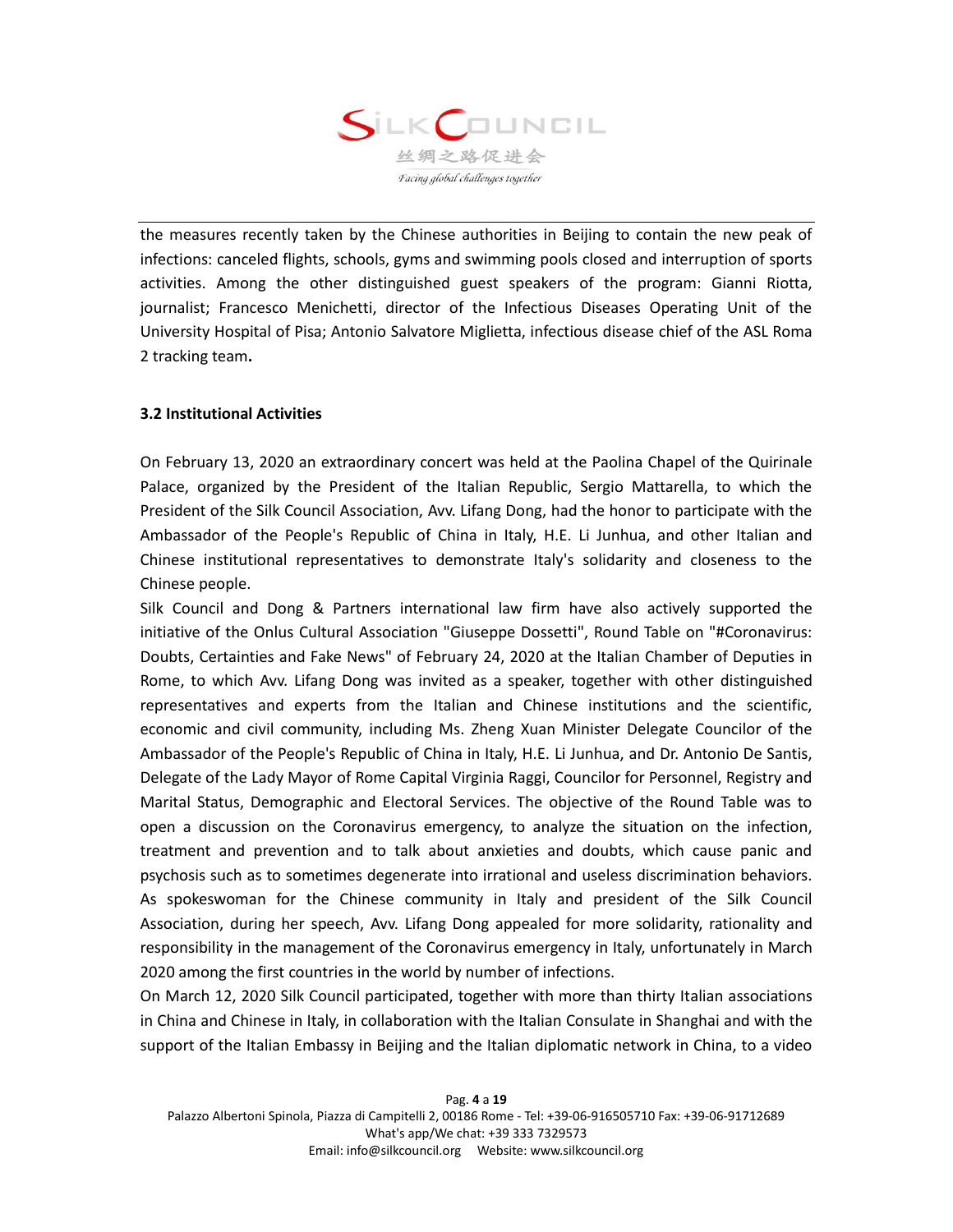

message, in Italian and Chinese, of solidarity and closeness to the people, who are fighting against Coronavirus.

## **3.3 Fundraising to fight Covid-19**

Between March and April 2020, Silk Council supported, together with other bodies, associations, businesses and media, a donation campaign promoted by Associna (Association of second generation Chinese), ICPN (Italian Chinese Professional Network), CCSA (Cattolica Chinese Students Association), BCSA (Bocconi Chinese Student Association, IBC (Italian Born Chinese) and WoShou. With the funds raised it was possible to purchase 2,700 FFP2 masks for a value of € 9,882.00 and 5,300.00 surgical masks for a value of  $€$  4,849.50, which have already been delivered to the Civil Protection of Milan and Bologna to distribute them to the most needy healthcare structures in the Lombardy Region and the Emilia Romagna Region. Another 522 FFP2 masks were donated to the Lombardy Region and Chic Italia company donated 1,000.00 surgical masks to the San Jacopo hospital in Pistoia. Emilia Romagna and Lombardy Regions and San Jacopo Hospital of Pistoia expressed a heartfelt thanks to all the entities supporting the joint solidarity campaign. We are very happy to have contributed, in our small way, in the fight against Covid-19 and to have helped our heroes doctors, nurses, social-health workers and volunteers, who are on the front line to save lives.

# **3.4 Scientific contributions and promotion of commercial and cultural exchanges between China and Italy and other countries of the New Silk Road**

Silk Council is also attentive to the diplomatic and socioeconomic repercussions of this epidemic on a global level, to bilateral relations between China and Europe, in particular between China and Italy, promoting initiatives and proposals for the resumption of bilateral relations and multilateral cooperation. To this end, we have published two reports in Italian ("Focus Italy" and "Focus China"), updated to March 19, 2020, on the measures taken by the Italian and Chinese government to counter the socio-economic crisis resulting from the Covid-19 health emergency. The reports have been prepared by Dong & Partners international law firm, a member of Silk Council, and have been sent to our international network through Silk Council Association website, newsletters and social media channels.

Between 8 and 9 April 2020, Silk Council interviewed and collected the testimonies of the following Italian parliamentarians, ambassadors, professors, journalists and experts on the potential social, economic and geopolitical impact of the Covid-19 pandemic at national,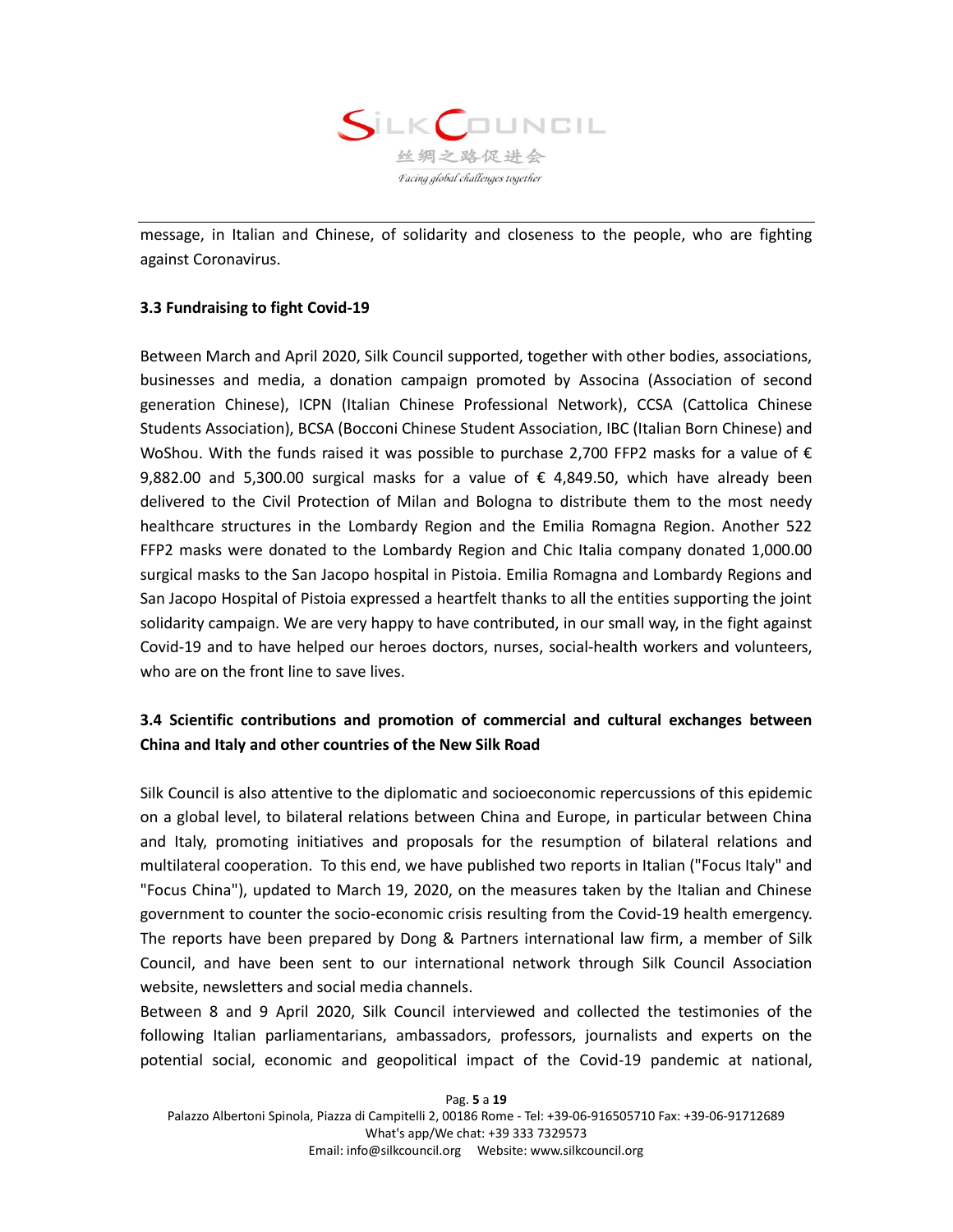

European and international levels: Senator Hon. Laura Garavini, President of the Italian Senate Defense Committee, Senator Hon. Gianni Pittella, Vice President of the 14th Permanent Commission (European Union Policies) of the Italian Senate, Deputy Hon. Manlio Di Stefano, Undersecretary of the Italian Ministry of Foreign Affairs, Deputy Hon. Pino Cabras, President of the Joint Italy-China Commission of the Italian Chamber of Deputies and of the Chinese National Assembly, Deputy Hon. Andrea Romano, member of the Foreign Affairs Commission of the Italian Chamber of Deputies and Professor of Contemporary History at the University Tor Vergata of Rome, Ambassador Michele Valensise, former Secretary General of the Italian Ministry of Foreign Affairs and International Cooperation from 2012 to 2016, Dr. Giuseppe Scognamiglio, former diplomat at the United Nations, Turkey and Argentina and currently president of the Eastwest European Institute and editor of the Eastwest Magazine of international geopolitics, Prof. Mario Caligiuri, President of the Italian Intelligence Society (SOCINT) and Director of the Master in Intelligence at the University of Calabria and Dr. Max Civili, journalist and correspondent in Italy of the Iranian media Press TV.

From this collection work was born an essay "Covid-19: social, economic and geopolitical impact", published on April 22, 2020 on the website of the Silk Council Association and disseminated through its social media channels and newsletters. The essay also received media support from the international geopolitical magazine Eastwest Magazine, the editorial staff of "Più Culture", Business in China Television and Value China.

On April 18, 2020 Avv. Lifang Dong, president of Silk Council Association and founding partner of the international law firm Dong & Partners, was also invited to give 40 public officials and graduates in economics, jurisprudence and science a video conference on "Deep State in China" policies in the Master in Intelligence at the University of Calabria, directed by Prof. Mario Caligiuri, President of the Italian Intelligence Society (SOCINT). During the lesson, Avv. Dong compared the actions of various countries, including China, Italy, Great Britain and the United States, as well as the socio-economic and geopolitical impact of Covid-19. Then she described China's geopolitical role and wondered about the existence of a "Deep State" in China. She said: *"In China the state, the deep state and the Communist Party are the same thing. They move in synergy with the same civil society for the economic and social development of China"*.

To describe the involvement of civil society in intelligence policies, Avv. Dong refers to Chinese policies on smart cities and the innovative social credit system to improve the well-being of the community. China is also characterized by a mechanism for integrating military, commercial and civilian national security. To this end, she referred to the Chinese cybersecurity law and the Chinese national intelligence law, as well as the Huawei and 5G cases.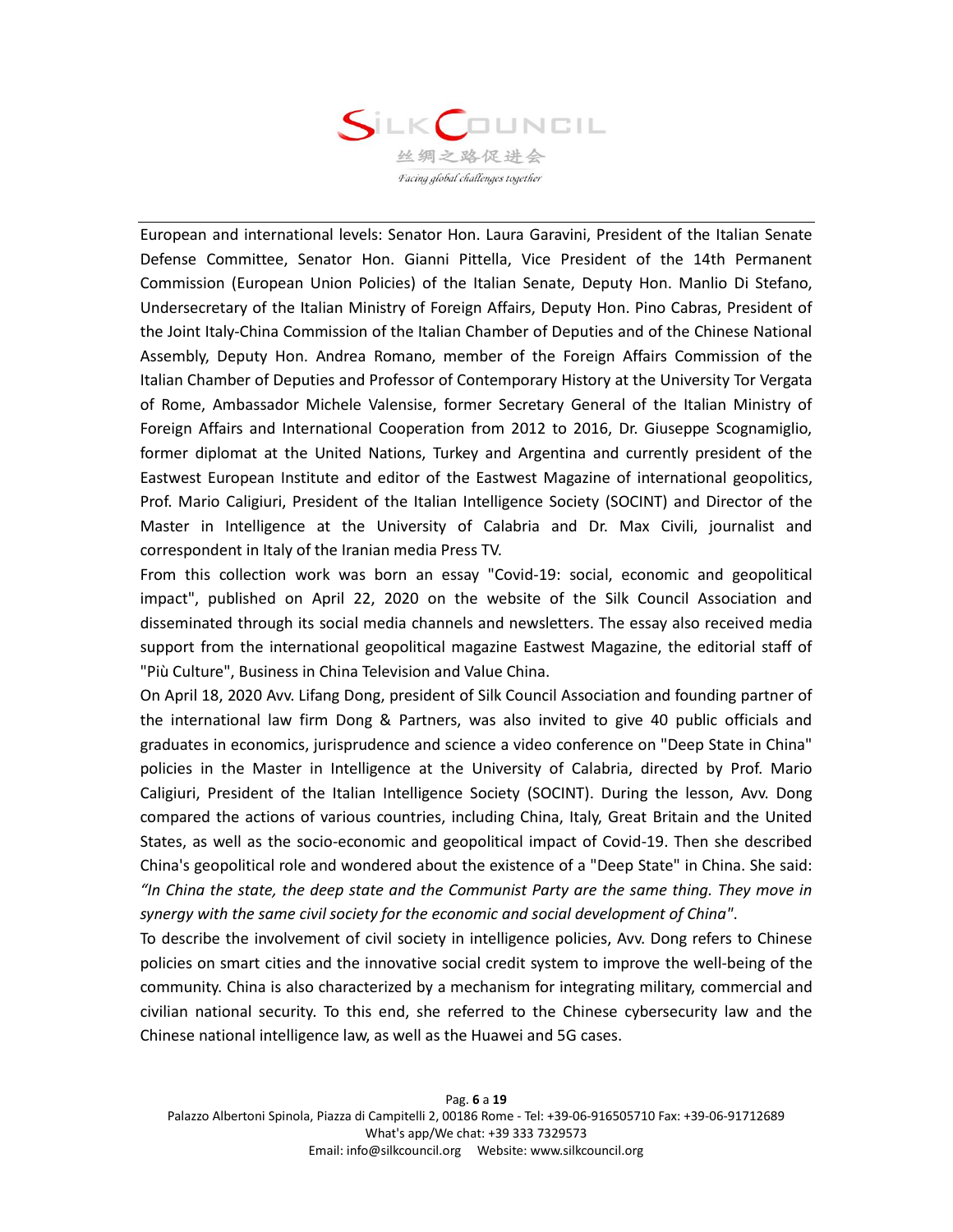

Finally, Avv. Dong concluded the lecture with the following final reflection: "*For some, China is a threat, for others China is a partner. However, global challenges, like Covid-19, can only be tackled together, overcoming ideological prejudices and with international solidarity. For this reason, I welcome the project of a New Health Silk Road, which will be placed side by side with the economic, political, social and digital one. Behind a crisis, like the current Covid-19 emergency, there is always an opportunity. In our case there is the possibility of becoming a more solidal, modern and sustainable society* ". This initiative also received media support from the Mediterraneinews.it, Calabriaeconomia.it and Fimminatv.it portals.

With the newsletter of May 7, 2020, Silk Council Association also supported the importance of implementing a New Health Silk Road, through a note prepared by the Dong & Partners international law firm, which reported the main difficulties encountered by economic operators in the procurement of sanitary material, personal protective equipment and sanitizing products. Dong & Partners international law firm and Silk Council Association, thanks to their network of international contacts built over years of professional activity by Avv. Lifang Dong, operating as a bridge between Italy and China and other countries of the New Silk Road, in fact promote commercial exchange with reliable suppliers to actively implement the New Health Silk Road.

#### **4.Awareness initiatives on social inclusion and on the role of immigrants**

On February 25, 2020, Avv. Lifang Dong, president of Silk Council, participated as a model in the social campaign of the stylist Stella Jean "Italians in becoming". In the project of the Italian designer of Creole origin, Stella Jean, the new multicultural Italy is emphasized, through fashion. This initiative has received the patronage of the National Racial Anti-Discrimination Office (UNAR) of the Presidency of the Council of Ministers of the Italian Government and is supported by Vogue Usa.On April 29, 2020, Avv. Lifang Dong was also happy to participate as a testimonial in the project of the journalist Paola Scarsi, which led to the publication of the ebook "We create jobs: stories of immigrant entrepreneurs". The book tells the stories of some foreigners, who immigrated to Italy and contributed to the social and economic wealth of the country. According to Italian Chambers of Commerce Association, in Italy there are more than 600,000.00 companies founded by immigrants. The weekly RomaSette of the newspaper Avvenire and Vatican news , Avvenire.it and NuoveRadici.world portals published comments on this e-book.

Finally, in early May 2020, Avv. Lifang Dong was invited by Ugo Melchionda, Italian OECD correspondent for the International Migration Outlook, to participate among the promoters of the Reflection Group on Regularization and Inclusion (Grei 250), both as a lawyer and as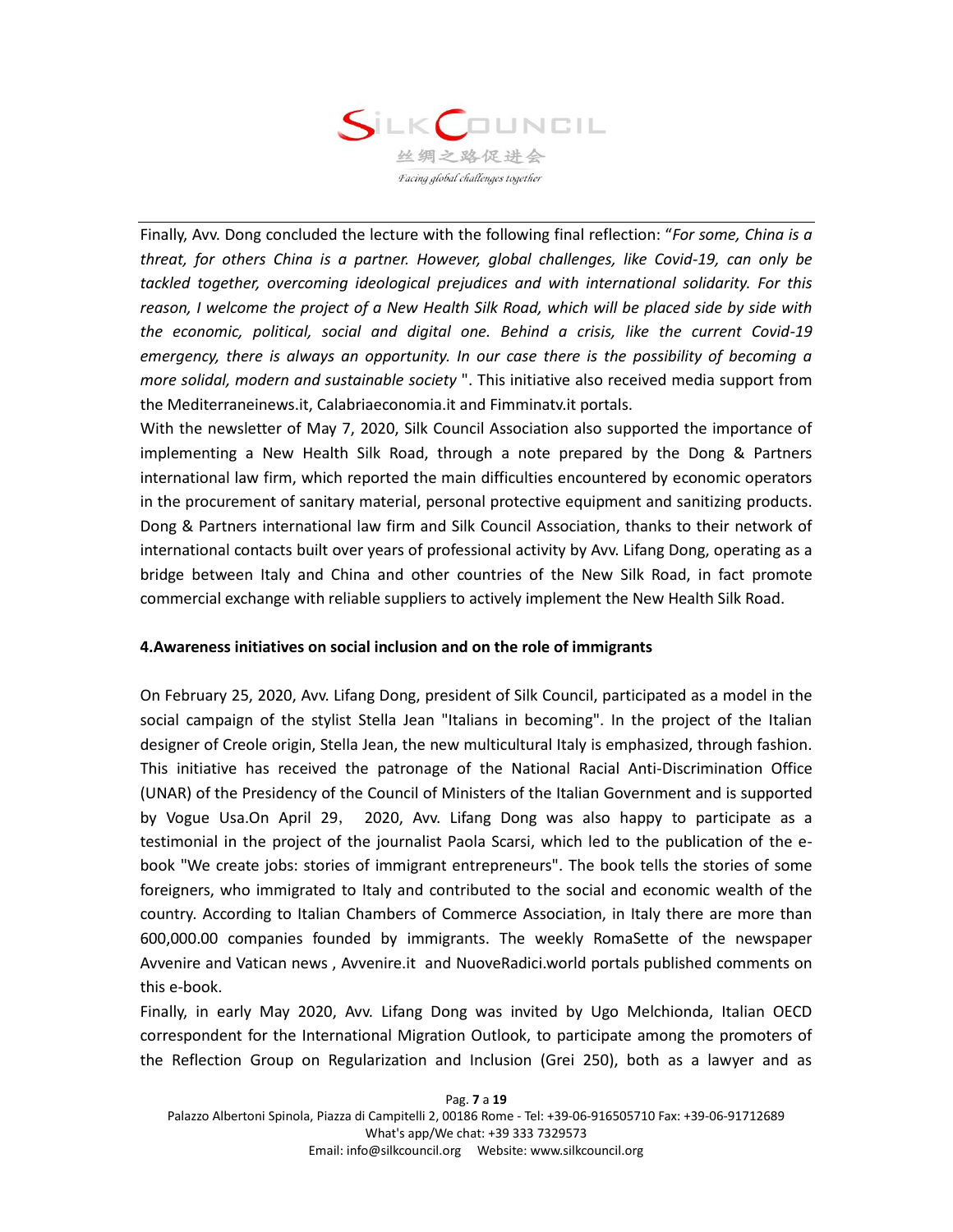

President of Silk Council Association. The Group brings together over 250 representatives from academia, professional, business, researchers, journalists, experts in labor and immigration law and Third Sector associations to discuss the issue of regularization and emergence of migrants and irregular workers, included in the Relaunch Decree approved by the Italian government on May 13, 2020 and entered into force on May 19, 2020.

The Grei 250 group has prepared a Position Paper and proposed amendments to be sent to the Italian Parliament and Government to modify art. 103 (ex 110 bis) of the aforementioned Relaunch Decree and its implementing decrees, in order to broaden the regularization beneficiaries as much as possible and guarantee thousands of irregular and "invisible" migrants access to health care, work and to permit of residence in Italy during hard times of Covid-19. The Grei 250 Group has also created and distributed multilingual mini practical paper guide and video to help immigrants to access the regularization, thus avoiding scams to the detriment of immigrants. The initiative received media support from various media, including La Repubblica, Il Messaggero, Il Manifesto, Linkiesta, La Difesa del Popolo, Emigrazione News, NuoveRadici.world, CIES, Africa and Mediterranean Editorial, CIR Refugees, Dire, Open, Africa etc.

In particular, Avv. Dong has joined some working groups, including "Strategies", "European and international political strategies", "Legal" and "Communication".

## **5. Initiatives to support Italy-China Tourism**

In 2019, Italian accommodation facilities recorded over 130 million arrivals, of which almost half were from abroad. Figures that had put Italy in second place in Europe for foreign visitors, behind only Spain. 2020 was to be the Year of Culture and Tourism Italy China and the 10th anniversary of Italy China cultural exchanges. Italy was preparing to manage an unmatched visitor boom. The pandemic from Covid-19 has radically changed the scenario. In the first half of 2020, the tourism sector suffered serious economic repercussions due to the limitations on the international movement of people and consequently had to reorganize the use of its services. Important measures have been put in place both by Europe and Italy in support of the sector and businesses are starting to resume their activities in a new reality.

On February 11, 2020 at the Manuela Mezzelani Center in Rome, Avv. Lifang Dong held a lecture on "Introduction to the Chinese market: geopolitics, history, culture and economics" in the course "Tourism Marketing Expert", authorized and financed by Lazio Region and the European Social fund with decision R.U. G 12190 of September 16, 2019. This initiative is part of the actions planned for the promotion of the China-Italy Year of Culture and Tourism 2020.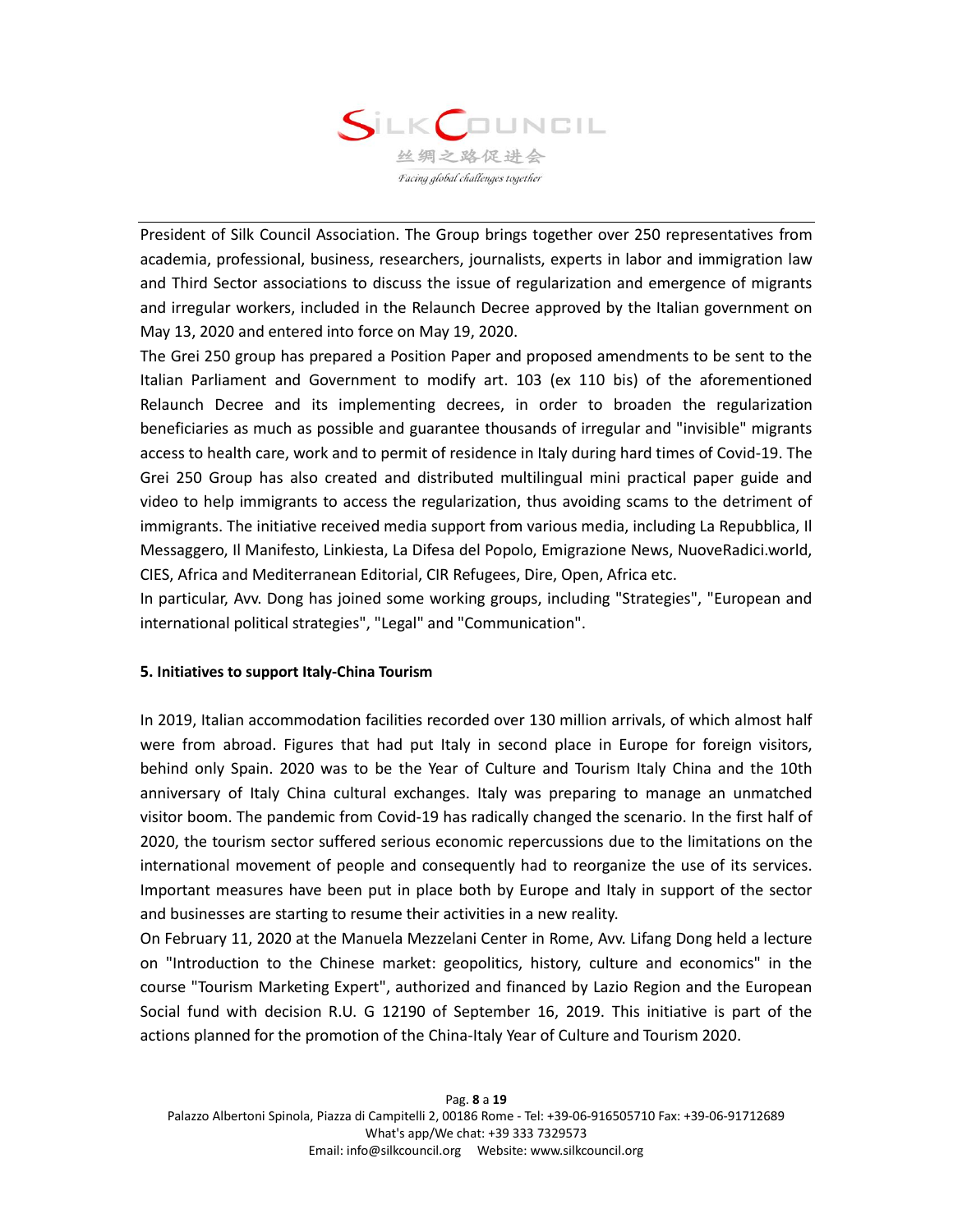

On July 13, 2020 at the Manuela Mezzelani Center in Rome, Avv. Lifang Dong held a lecture on "Post-covid Italy-China tourism" in the course "Expert of touristic and cultural events organization", authorized and financed by Lazio Region and the European Social fund with decision R.U. G 12190 of September 16, 2019. The lecture gave an outlook on the economic repercussions of Covid-19 on the touristic and cultural sector, and on the measures taken by Italy and China to face the situation. During the lecture Avv. Lifang Dong also gave some tips for business internationalization and to approach the chinese market and shown the relevant initiatives of Silk Council Association on media awareness and international solidarity in the fight against covid-19 and on relaunch of the economic and social relations between Italy and China.

Lesson of February 2, 2020 at Manuela Mezzelani Center of Rome [https://www.silkcouncil.org/post/february-11-2020-lecture-for-china-italy-year-of-culture-and](https://www.silkcouncil.org/post/february-11-2020-lecture-for-china-italy-year-of-culture-and-tourism-2020)[tourism-2020](https://www.silkcouncil.org/post/february-11-2020-lecture-for-china-italy-year-of-culture-and-tourism-2020)

Lesson of July 13, 2020 at Manuela Mezzelani Center of Rome <https://www.silkcouncil.org/post/july-13-2020-lecture-on-post-covid-italy-china-tourism>

## **6.Initiatives to support Entrepreneurship**

On June 9, 2020 Mr. Gabriele Mazzi of United Italian entrepreneurs association interviewed Avv. Lifang Dong, Managing Partner of Dong & Partners international law firm and President of Silk Council association, on Internationalization and relations with China in the time of Covid-19.

We talked about the difficulties for Italian companies in the internationalization process after Covid-19 emergency, new trends for export and international cooperation, strategies and legal tips for international trade and approach to Chinese market, opportunities for Italian companies in the New Silk Road and diplomatic, commercial and cultural relations between China and Italy in addition to a quick glance to the current geopolitical situation.

Webinar of June 9, 2020 "Internationalization and relations with China in the time of Covid-19.", United Italian Entrepreneurs

[https://www.silkcouncil.org/post/interview-of-avv-lifang-dong-by-united-italian](https://www.silkcouncil.org/post/interview-of-avv-lifang-dong-by-united-italian-entrepreneursassociation)[entrepreneursassociation](https://www.silkcouncil.org/post/interview-of-avv-lifang-dong-by-united-italian-entrepreneursassociation)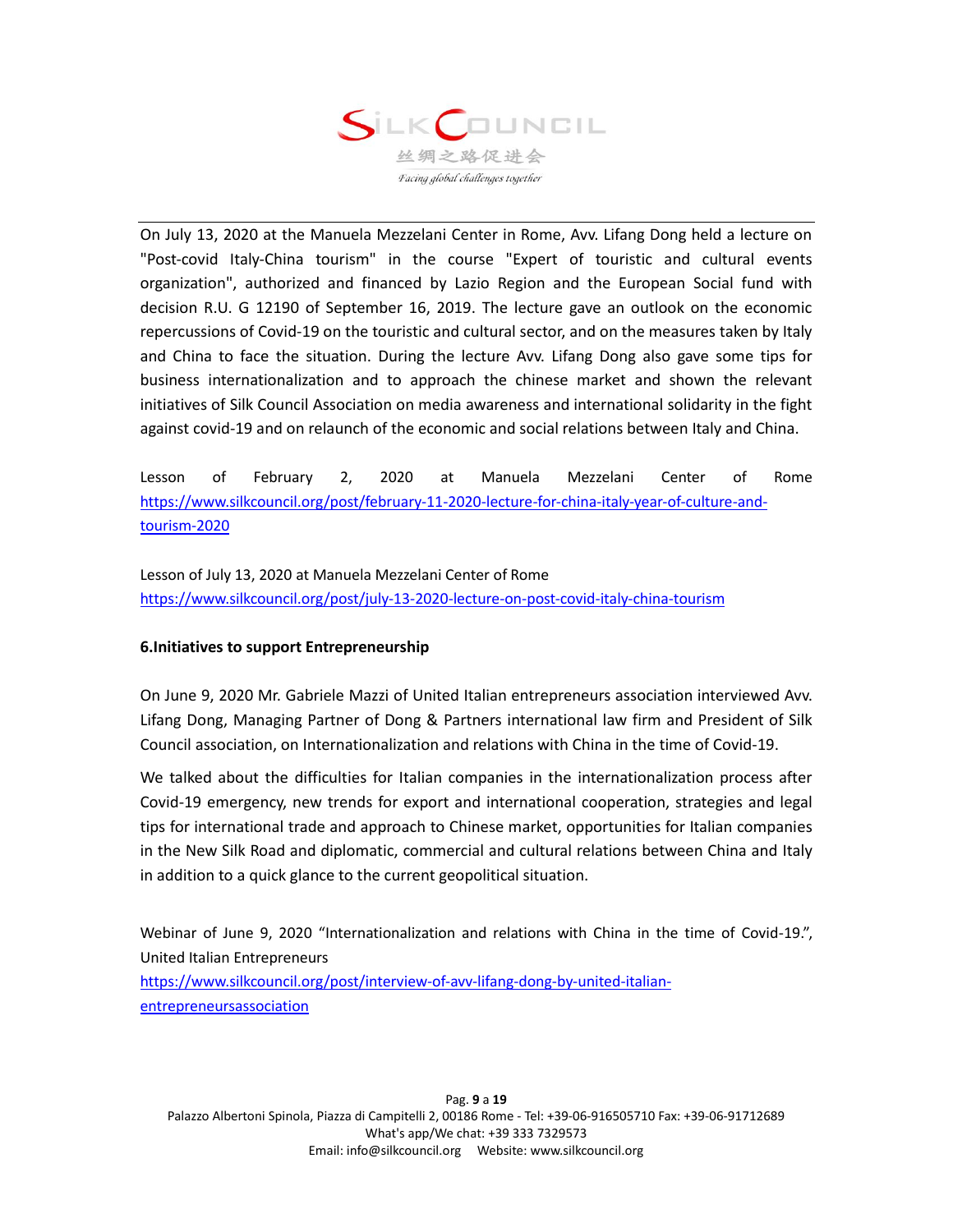

# **7. Journalist Award Papa Ernest Hemingway and to the Hemingway festival, the Nobel of the Caorle lagoon**

On July 20, 2020 Avv. Lifang Dong participated to the 6th edition of the Journalist Award Papa Ernest Hemingway and to the Hemingway festival, the Nobel of the Caorle lagoon in Veneto Region in Italy, which take place from July 20 to 26. An appointment created and organized by Cinzia Vitale Onlus Cultural Association in partnership with the City of Caorle, the patronage of the Veneto Region, the National Federation of the Italian Press and the Order of Journalists of Veneto, ANSA press agency and the Northeast newspaper Il Gazzettino.

On the same day there was two prestigious panels. The first panel "Covid-19 Tales from the Frontline" was moderated by the President of the Papa Award and the Onlus Cultural Association Cinzia Vitale Dr. Roberto Vitale. Among the illustrious guest speakers: Toni Capuozzo, journalist and writer, Fausto Biloslavo, journalist for Il Giornale, Luciano Striuli, Mayor of the city of Caorle, Alessandra Priante, United Nations World Tourism Organization.

The second panel "Italy-China between science and diplomacy at the time of Coronavirus", was moderated by RAI journalist and sinologist Maria Novella Rossi. Among distinguished speakers: Mauro Giacca, scientist of King's College London, Zeno D'agostino, President of the port of Trieste and Paola Del Negro, general manager of the National Institute of Oceanography and Experimental Geophysics (OGS) and Avv. Lifang Dong, Managing Partner of Dong & Partners and President of Silk Council Association.

Maria Novella Rossi intervened as a journalist to moderate the panel but also as a sinologist, to talk about the historical moment we are experiencing, an event that has projected us into an unexpected and new dimension that we must prepare to face in order to rise from the trauma of the epidemic. In particular, the synologist despite being an Italian journalist, and therefore a Western journalist, who tries to maintain an objective, "super partes" vision, as a European, on China, at the same time she knows Chinese history and culture in depth and this allows her to have perhaps a more complete idea of this country than those who have never had experience of it in person. China proposes a completely different vision compared to the West, (democratic, individualist). The former celestial empire is projected towards the community, not only through the authoritarian political system that governs the country and therefore capable of assertively imposing the rules, but also for a Confucian cultural root that favors the common good over the individual interest.

The New Silk Road, a project that undoubtedly proposes economic growth for China that still wants to return to the center of the world, is often perceived by the West as a threat rather than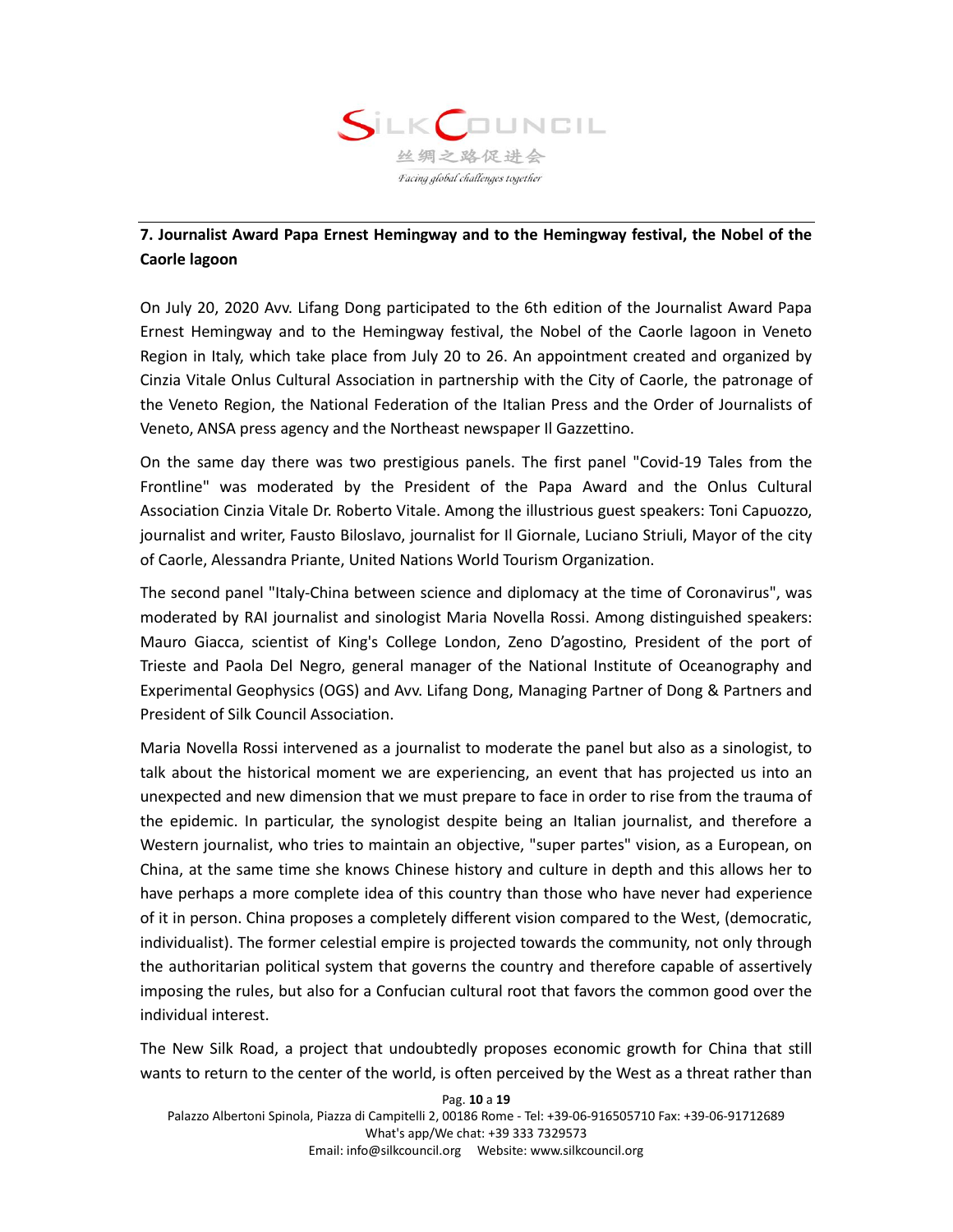

an opportunity for the whole globalized world, given that historically China has never been an imperialist country in a military sense like the western powers but tending to be peaceful. After all, stability and peace are still a guarantee for the Chinese giant of economic affirmation internally and in the rest of the world. By creating multilateral synergies, a prospect of global economic growth could perhaps open up. To face an era of social, health and economic uncertainty more than ever, it is necessary to find a common path worldwide.

During her speech, Avv. Dong compared the health emergency management models adopted in China, Italy, UK and USA, underlining the importance of maintaining rigorous social distancing measures to prevent and contain infections. In fact, the WHO itself at the beginning of the pandemic had already praised China and Italy, which first had the courage to take unprecedented restrictive measures and which were recognized as the most effective to manage the pandemic. The diversity of the models adopted by countries derives from economic, legal, social and cultural differences between them, but despite the differences, common points can be found, mainly between China and Italy united by a thousand-year of history and tradition. This friendship between China and Italy is reconfirmed in 2020 which marks the 50th anniversary of diplomatic relations, 15 years of strategic partnership and 10th anniversary of cultural and tourist exchanges between the two countries. In this regard, Avv. Dong highlighted how Italy-China relations received a further boost from the agreements signed in March 2019 during President Xi Jinping's visit to Italy, in which collaborations and exchange opportunities are widened within the framework of the New Silk Road project with particular reference to the health, environmental, technological and scientific research sectors.

Finally, Avv. Dong concluded her speech by mentioning the media awareness and international solidarity initiatives on the geopolitical, economic and social repercussions of Covid-19 promoted by Silk Council Association.

Thanks to Dr. Roberto Vitale for the invitation and to all the participants and organizers of this unmissable and interesting initiative.

More details:

[https://www.silkcouncil.org/post/premio-giornalistico-papa-ernest-hemingway-e-festival](https://www.silkcouncil.org/post/premio-giornalistico-papa-ernest-hemingway-e-festival-hemingway-il-nobel-nella-laguna-di-caorle)[hemingway-il-nobel-nella-laguna-di-caorle](https://www.silkcouncil.org/post/premio-giornalistico-papa-ernest-hemingway-e-festival-hemingway-il-nobel-nella-laguna-di-caorle)

## **8.Links to the results of our "Love China" and "Love Italy" campaigns**

Open letter "Love China" of January 30, 2020 in Italian, English and Chinese

Pag. **11** a **19** Palazzo Albertoni Spinola, Piazza di Campitelli 2, 00186 Rome - Tel: +39-06-916505710 Fax: +39-06-91712689 What's app/We chat: +39 333 7329573 Email: info@silkcouncil.org Website: www.silkcouncil.org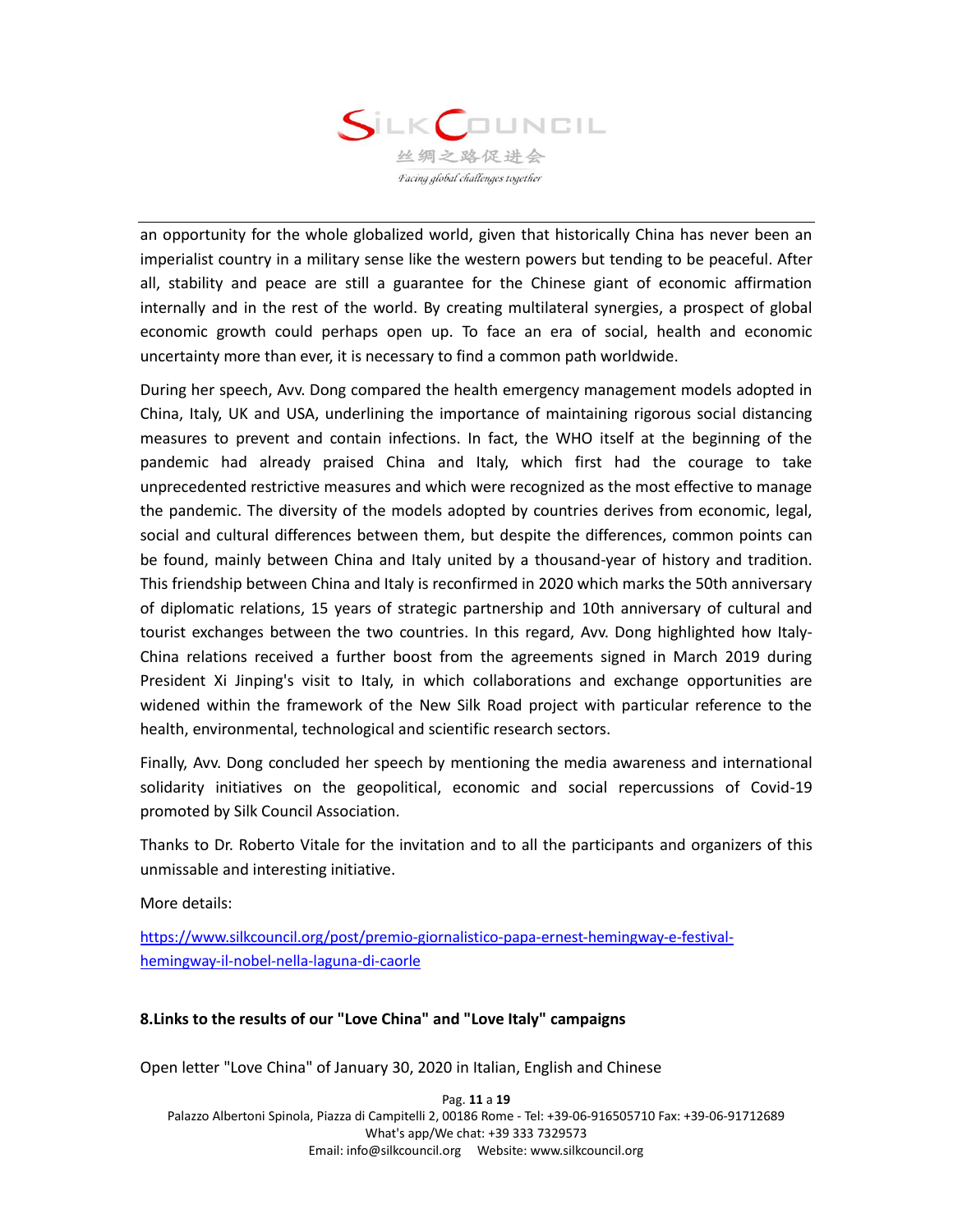

## <https://www.silkcouncil.org/love-china>

Summary video of the "Love China" campaign and media presence <https://www.youtube.com/watch?v=M630IFPUSy0>

Gratitude Letter for the Italian, Chinese and international institutional and media support of February 25, 2020 in Italian, English and Chinese<https://www.silkcouncil.org/copy-of-love-china>

"Love China" newsletter with gratitude letter for the Italian, Chinese and international institutional and media support of February 25, 2020, press release on extraordinary concert at the Quirinale on February 13, 2020 organized by the President of the Italian Republic Sergio Mattarella and press release of the Round Table on #coronavirus at the Italian Chamber of Deputies of February 24, 2020:

https://shoutout.wix.com/so/26N0Kl7cR?cid=1a51c44a-f710-423e-93f9-

15ba3eb12eff&fbclid=IwAR1Ji0THDff9w7GQYk5F6L-

Bf7iDLsVCeuAxX0Xxzocnzh020VhLRRduqRQ#/main#Coronavirus

Video summary of the Round Table on #coronavirus at the Italian Chamber of Deputies of February 24, 2020 organized by the Onlus Giuseppe Dossetti Cultural Association, in collaboration with Silk Council Association and Dong & Partners international law firm: [https://www.youtube.com/watch?v=\\_LYZOY\\_dwpw](https://www.youtube.com/watch?v=_LYZOY_dwpw)

Open letter "Love Italy" of March 12, 2020 in Italian, English and Chinese with links to Italian, Chinese and international media support: [www.silkcouncil.org/love-Italy](http://www.silkcouncil.org/love-Italy)

March 12, 2020 Video message in Italian and Chinese of solidarity and closeness to the people affected by the coronavirus, created by Silk Council, together with other Italian associations in China and Chinese in Italy, in collaboration with the Italian Consulate in Shanghai and with the support of the Italian Embassy in Beijing and the Italian diplomatic network in China [https://www.silkcouncil.org/post/silk-council-partecipa-al-video-messaggio-contro-il](https://www.silkcouncil.org/post/silk-council-partecipa-al-video-messaggio-contro-il-coronavirus-con-associazioni-e-istituzioni)[coronavirus-con-associazioni-e-istituzioni](https://www.silkcouncil.org/post/silk-council-partecipa-al-video-messaggio-contro-il-coronavirus-con-associazioni-e-istituzioni)

March 13, 2020 Rainews 24, editorial offices of foreign affairs, Checkpoint in Italian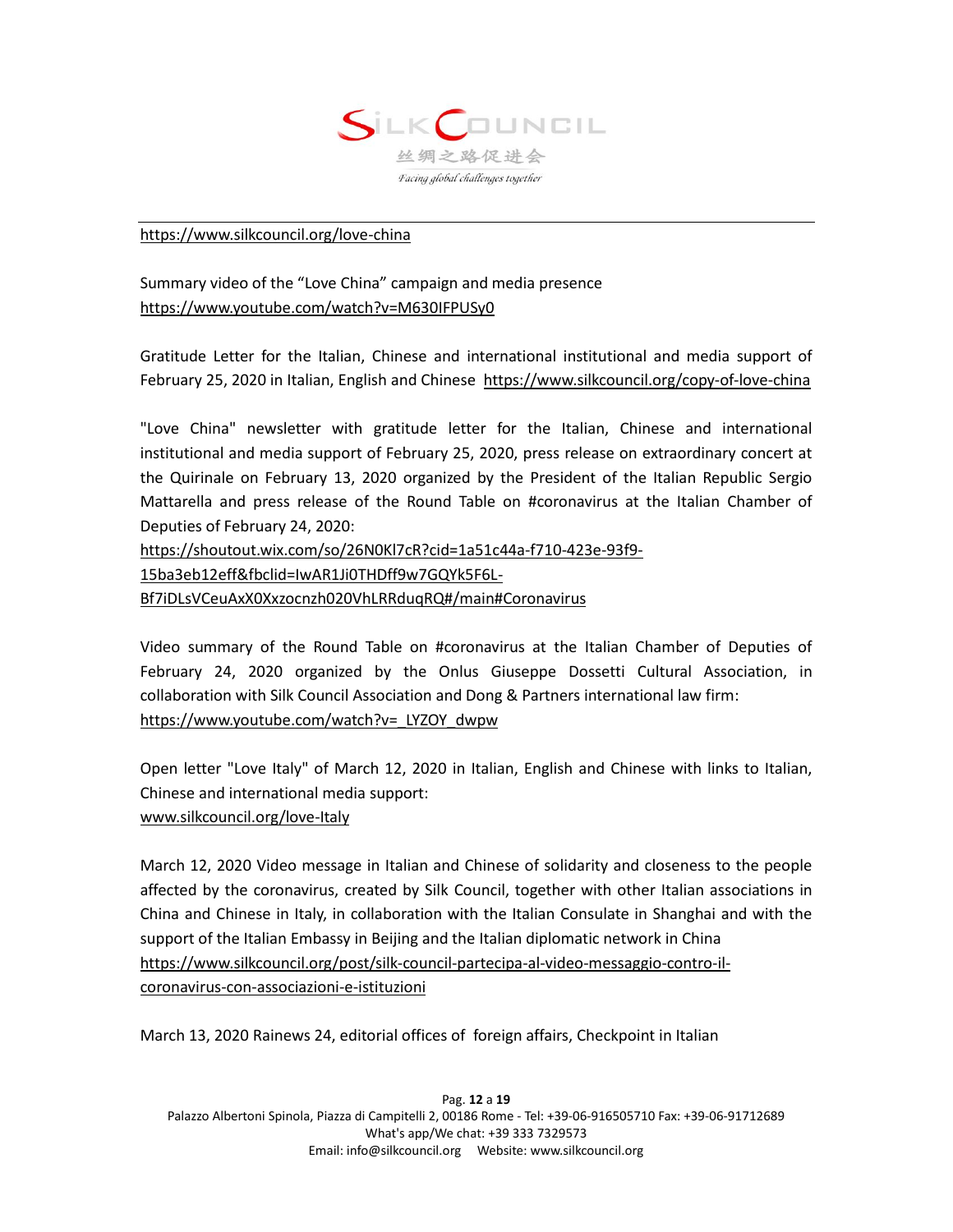

Avv. Lifang Dong was interviewed by Daniele Lorenzetti (Checkpoint Rainews) on the coronavirus measures taken by China and Italy, on aid from China to Italy and on the new awareness campaign "Love Italy" on health, social and economic repercussions of the coronavirus emergency in Italy. In the interview, Ms. Dong made an appeal also to the reopening of herbalist shops in Italy and thanked the Chinese community residing in Italy for its role of bridge between Italy and China. The episode gave a summary of the measures taken in Italy, China, USA, Singapore, UK, Spain, France, Germany, Nepal, South Africa, Turkey, the Middle East (Iran) facing the Coronavirus emergency. The correspondent of Rai from New York Claudio Pagliara, the correspondent of Rai from London Claudio Vardello, Giacomo Gorini immunologist of the University of Oxford, operators of the Italian Red Cross

[https://www.youtube.com/watch?v=TR\\_gjZn-dYo](https://www.youtube.com/watch?v=TR_gjZn-dYo)

March 13, 2020 Chinese media Hua Ren Tou Tiao in Chinese

[http://www.52hrtt.com/webservicepage\\_getInformationPage.do?id=D1584020528339&areaId=](http://www.52hrtt.com/webservicepage_getInformationPage.do?id=D1584020528339&areaId=42&behaviorSource=4&languageId=1&flag=1&from=timeline&isappinstalled=0) [42&behaviorSource=4&languageId=1&flag=1&from=timeline&isappinstalled=0](http://www.52hrtt.com/webservicepage_getInformationPage.do?id=D1584020528339&areaId=42&behaviorSource=4&languageId=1&flag=1&from=timeline&isappinstalled=0)

March 15, 2020 Official media of the Zhejiang Province (Region from which the Chinese living in Europe come)

<https://mp.weixin.qq.com/s/9cuMN7naj57LyT2ZXBYhSQ>

March 16, 2020 Chinese media Weishi Italy in Chinese [https://www.italiaws.com/portal.php?mod=view&aid=2930&mobile=2&from=timeline&isappins](https://www.italiaws.com/portal.php?mod=view&aid=2930&mobile=2&from=timeline&isappinstalled=0) [talled=0](https://www.italiaws.com/portal.php?mod=view&aid=2930&mobile=2&from=timeline&isappinstalled=0)

March 17, 2020 Official media Shijie Wenzhou of the city of Wencheng (Zhejiang Province) in Chinese

<https://mp.weixin.qq.com/s/fdAPmrryRj7mahs-XrjYgQ>

March 16, 2020 Business in China Television in English [https://www.linkedin.com/pulse/coronavirus-love-italy-solidarity-campaign-great-from](https://www.linkedin.com/pulse/coronavirus-love-italy-solidarity-campaign-great-from-voskeritchian/?from=timeline&isappinstalled=0)[voskeritchian/?from=timeline&isappinstalled=0](https://www.linkedin.com/pulse/coronavirus-love-italy-solidarity-campaign-great-from-voskeritchian/?from=timeline&isappinstalled=0)

March 20, 2020 Preview Press TV in Italian Solidarity appeal by avv. Lifang Dong, president of the Silk Council Association

Pag. **13** a **19** Palazzo Albertoni Spinola, Piazza di Campitelli 2, 00186 Rome - Tel: +39-06-916505710 Fax: +39-06-91712689 What's app/We chat: +39 333 7329573 Email: info@silkcouncil.org Website: www.silkcouncil.org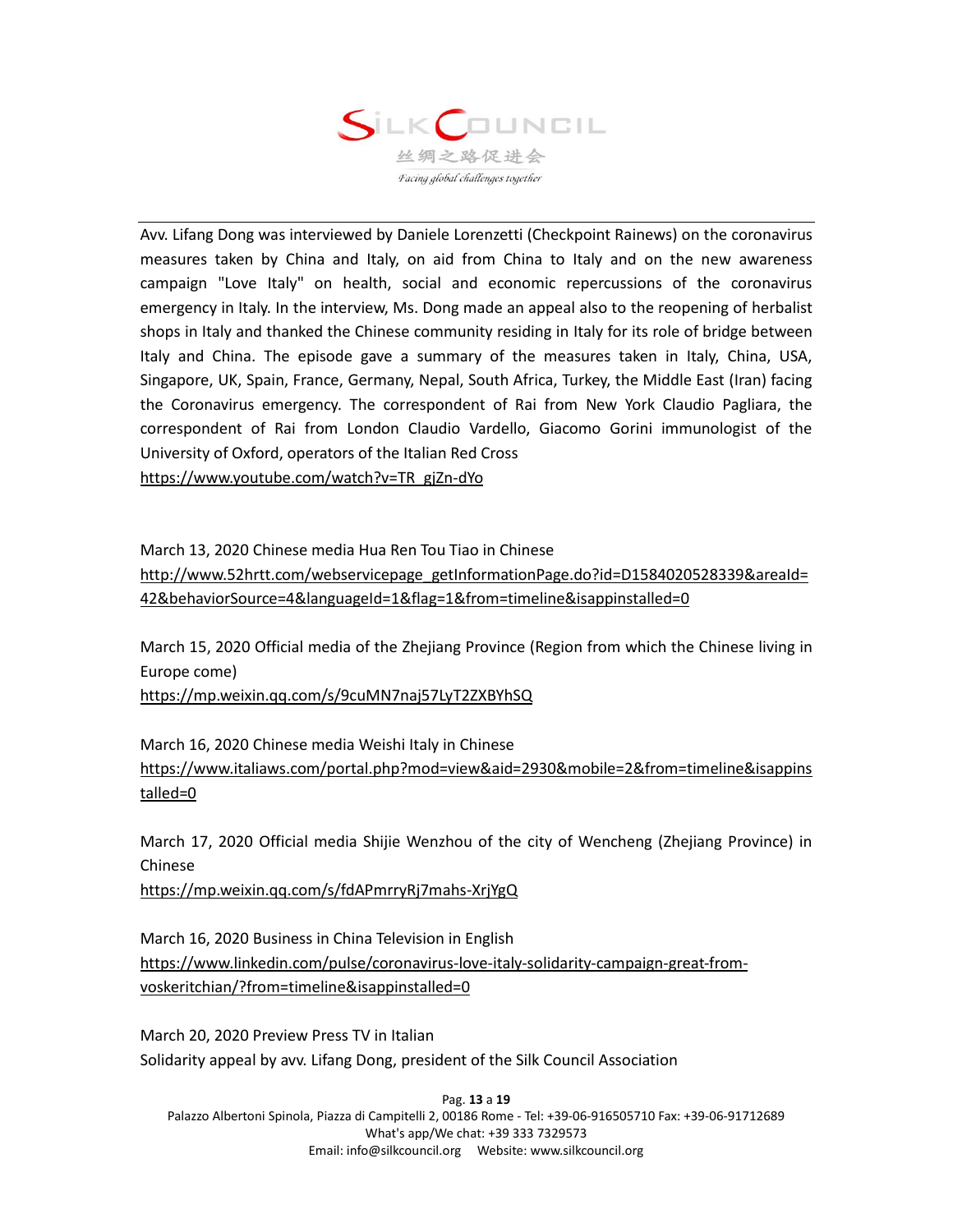

[https://www.youtube.com/results?sp=mAEB&search\\_query=silk+council%3A+anteprima](https://www.youtube.com/results?sp=mAEB&search_query=silk+council%3A+anteprima) [https://www.silkcouncil.org/post/avv-lifang-dong-s-interview-on-solidarity-initiatives-in-the-era](https://www.silkcouncil.org/post/avv-lifang-dong-s-interview-on-solidarity-initiatives-in-the-era-of-coronavirus-on-press-tv)[of-coronavirus-on-press-tv](https://www.silkcouncil.org/post/avv-lifang-dong-s-interview-on-solidarity-initiatives-in-the-era-of-coronavirus-on-press-tv)

## March 21, 2020 Press TV in English

Interview with Avv. Lifang Dong, President of Silk Council, on social solidarity initiatives in the time of the Coronavirus. Broadcasted on Press TV on March 21, 2020. The episode titled "EU abandoning Italy in viral crisis while China sends supplies" takes stock of the solidarity initiatives launched by China in favor of Italy (sending doctors, nurses, volunteers and healthcare products) and on the support of the European Union during the crisis. The episode, conducted by journalist Max Civili, reported declarations made by Italian Prime Minister Giuseppe Conte, Italian Minister of Foreign Affairs Luigi Di Maio, Civil Protection Commissioner Angelo Borrelli, Member of Italian Parliament Pino Cabras.

## [https://www.youtube.com/watch?v=\\_UoILECoZmk](https://www.youtube.com/watch?v=_UoILECoZmk)

# [https://www.presstv.com/Detail/2020/03/21/621282/EU-abandoning-Italy-during-viral-crisis](https://www.presstv.com/Detail/2020/03/21/621282/EU-abandoning-Italy-during-viral-crisis-while-China-sends-supplies)[while-China-sends-supplies](https://www.presstv.com/Detail/2020/03/21/621282/EU-abandoning-Italy-during-viral-crisis-while-China-sends-supplies)

March-April 2020 the Silk Council Association, supports the solidarity campaign for the collection of funds for the purchase of surgical masks and FFP2 to be donated to the Italian hospitals of the Lombardy, Tuscany and Emilia Romagna Regions, among the most affected by Covid- 19 in Italy. <https://www.silkcouncil.org/donation-campaign>

March 19, 2020 the international law firm Dong & Partners, member of the Silk Council Association, contributed to the analysis and study of the measures adopted by the Italian and Chinese Government to counter the socio-economic crisis due to the Covid-19 health emergency. The two reports "Focus Italy" and Focus China "in Italian are updated as of March 19, 2020 and have been published on the website of the Silk Council Association, social media channels and disseminated via newsletter to our international network.

[https://www.silkcouncil.org/economic-and-geopolitacl-impact?utm\\_campaign=9fd59cc2-ca6d-](https://www.silkcouncil.org/economic-and-geopolitacl-impact?utm_campaign=9fd59cc2-ca6d-428b-8ae7-a3eb02c9ce6c&utm_source=so&utm_medium=lp)[428b-8ae7-a3eb02c9ce6c&utm\\_source=so&utm\\_medium=lp](https://www.silkcouncil.org/economic-and-geopolitacl-impact?utm_campaign=9fd59cc2-ca6d-428b-8ae7-a3eb02c9ce6c&utm_source=so&utm_medium=lp)

April 22, 2020 the Silk Council Association published an article in Italian and English on "Covid-19: social, economic and geopolitical impact" with interviews with representatives of Italian public institutions (including Parliament, Ministry of Foreign Affairs), ambassadors, professors,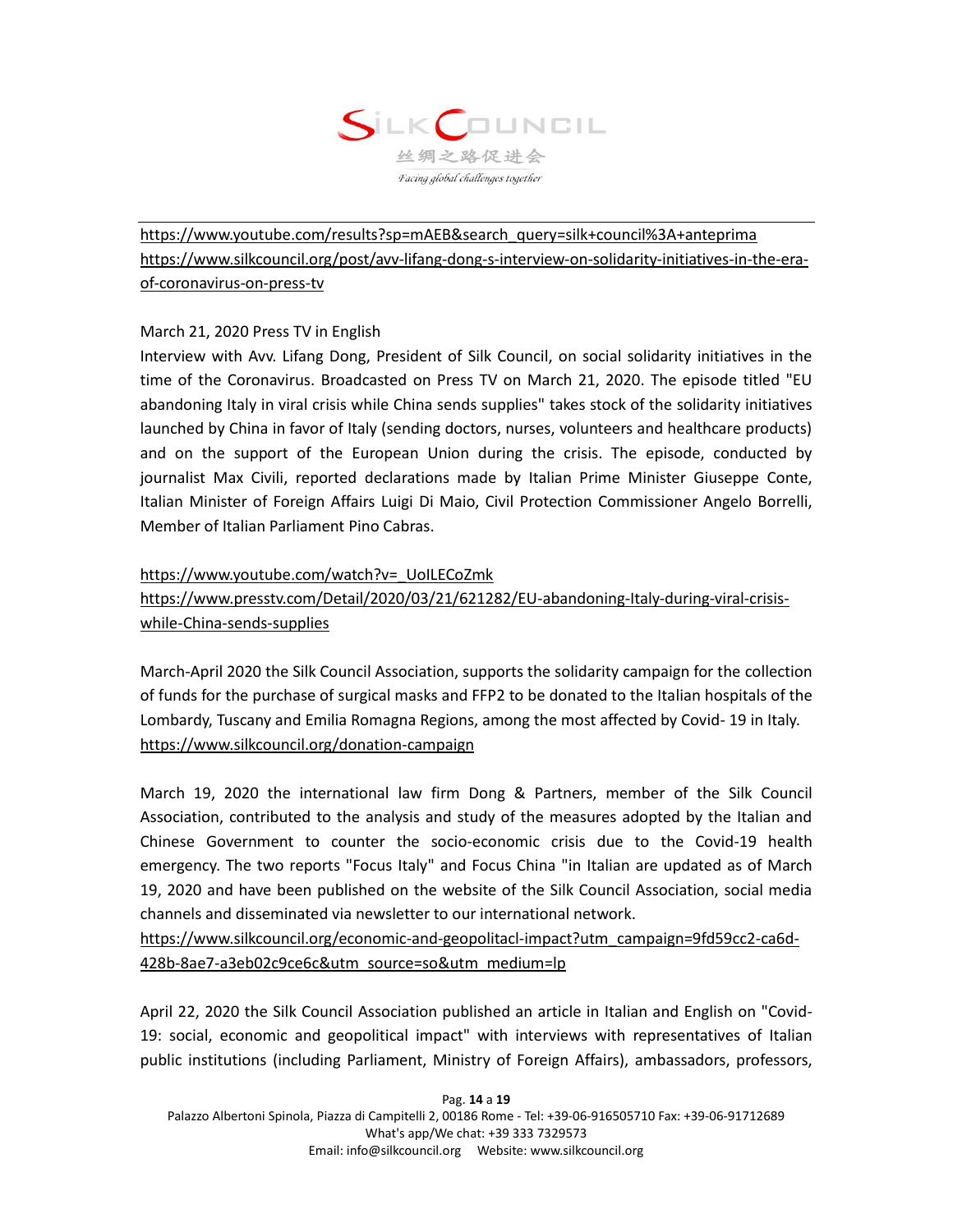

journalists, experts in geopolitics, economics and society in order to contribute to the socioeconomic and reputational revitalization of China and Italy and reduce discrimination against the Chinese people and the Italian people, published on the website of the Silk Council Association, social media channels and disseminated via newsletter to our international network. <https://www.silkcouncil.org/economic-and-geopolitacl-impact>

Several Italian and international media talked about us on the article "Covid-19: social, economic and geopolitical impact":

April 23, 2020 Eastwest magazine of international geopolitics in English: https://eastwest.eu/en/covid-19-social-economic-and-geopolitical-impact/

April 24, 2020 Business in China Television in English: https://www.linkedin.com/groups/39836

April 27, 2020 Editorial Piùculture in Italian: https://www.piuculture.it/2020/02/cina-la-paura-del-virus-non-puo-diventare-paura-dei-cinesi/

April 29, 2020 Eastwest Magazine of international geopolitics in Italian: https://eastwest.eu/it/covid-19-impatto-sociale-economico-e-geopolitico/

May 7, 2020 Value China, May 7, 2020 in Italian: https://valuechina.net/2020/05/07/covid-19-impatto-sociale-economico-e-geopolitico/

April 18, 2020 online lecture of Avv. Dong on the "Deep State in China" at the Master in Intelligence directed by Prof. Mario Caligiuri, University of Calabria [https://www.silkcouncil.org/post/18-4-2020-lecture-on-deep-state-in-china-at-calabria](https://www.silkcouncil.org/post/18-4-2020-lecture-on-deep-state-in-china-at-calabria-university)[university](https://www.silkcouncil.org/post/18-4-2020-lecture-on-deep-state-in-china-at-calabria-university)

May 14, 2020 Italian media reporting the online lecture of Avv. Dong on the "Deep State in China" at the Master in Intelligence directed by Prof. Mario Caligiuri, University of Calabria:

[https://mediterraneinews.it/2020/05/14/intelligence-lifang-dong-al-master-unical-la](https://mediterraneinews.it/2020/05/14/intelligence-lifang-dong-al-master-unical-la-globalizzazione-vista-da-oriente-il-deep-state-in-cina/)[globalizzazione-vista-da-oriente-il-deep-state-in-cina/](https://mediterraneinews.it/2020/05/14/intelligence-lifang-dong-al-master-unical-la-globalizzazione-vista-da-oriente-il-deep-state-in-cina/)

Pag. **15** a **19** Palazzo Albertoni Spinola, Piazza di Campitelli 2, 00186 Rome - Tel: +39-06-916505710 Fax: +39-06-91712689 What's app/We chat: +39 333 7329573 Email: info@silkcouncil.org Website: www.silkcouncil.org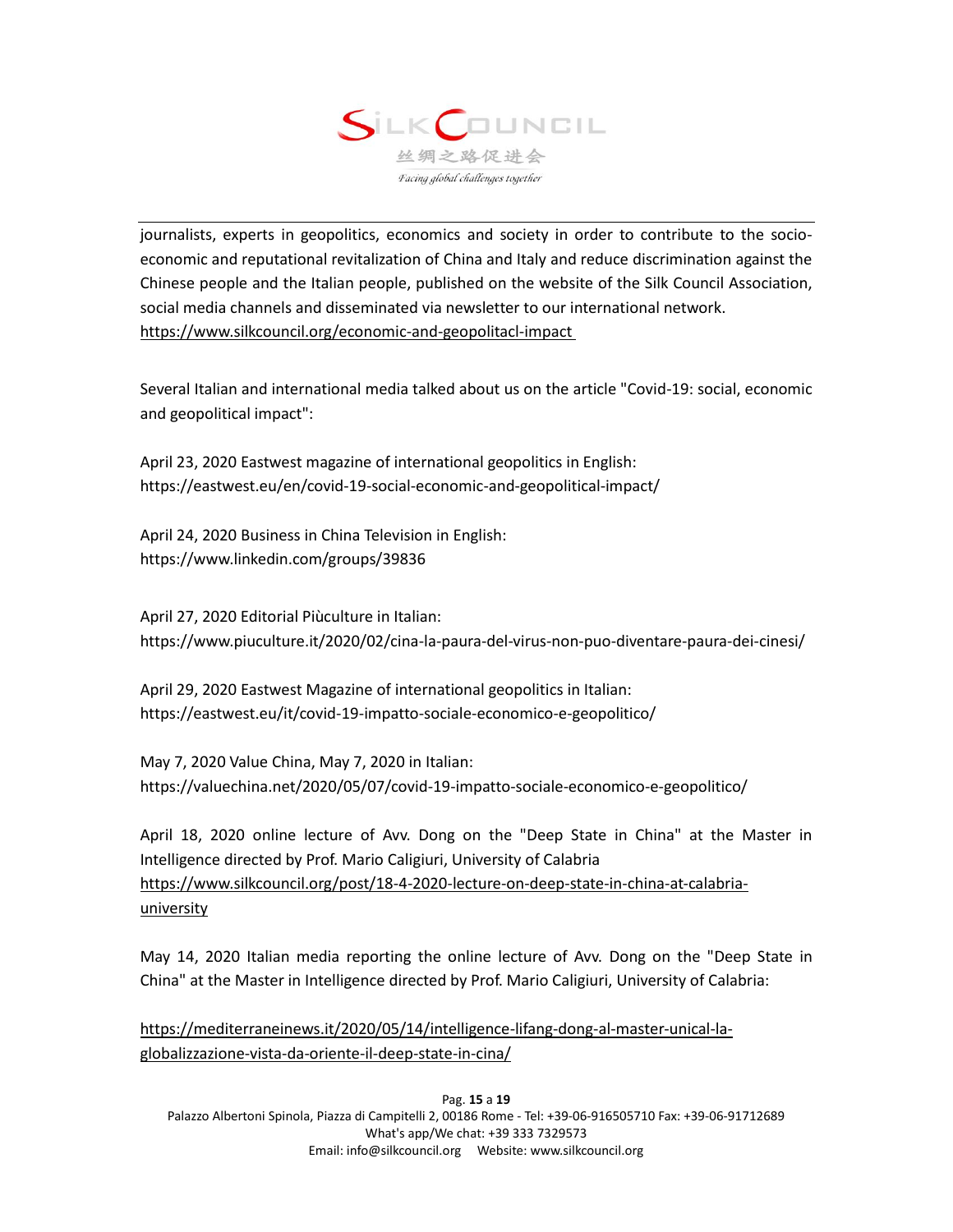

[http://www.calabriaeconomia.it/neweco/intelligence-lifang-dong-al-master-delluniversita-della](http://www.calabriaeconomia.it/neweco/intelligence-lifang-dong-al-master-delluniversita-della-calabria/)[calabria/](http://www.calabriaeconomia.it/neweco/intelligence-lifang-dong-al-master-delluniversita-della-calabria/)

[http://www.fimminatv.it/intelligence-lifang-dong-al-master-delluniversita-della-calabria-la](http://www.fimminatv.it/intelligence-lifang-dong-al-master-delluniversita-della-calabria-la-globalizzazione-vista-da-oriente-il-deep-state-in-cina/)[globalizzazione-vista-da-oriente-il-deep-state-in-cina/](http://www.fimminatv.it/intelligence-lifang-dong-al-master-delluniversita-della-calabria-la-globalizzazione-vista-da-oriente-il-deep-state-in-cina/)

April 22, 2020 Newsletter of the Silk Council association on the article dated April 22, 2020, interviews on Rainews and Press TV, results of the "Love China" and "Love Italy" campaigns, video message of solidarity together with the Italian Consulate in shanghai, donation campaign for hospitals and Italian regions, social campaign on new Italians of foreign origin promoted by the stylist Stella Jean:

<https://shoutout.wix.com/so/6cN67DDTj#/main>

May 7, 2020 Newsletter of the Silk Council association on the implementation of the New Health Silk Road, updates on the measures adopted by the Italian Government in phase 2, results of the donation campaign for Italian hospitals and regions, publication of the e-book by Paola Scarsi, lecture of Avv. Dong at the Master in Intelligence of the University of Calabria, commemorative remembrance of the essayist, politician and journalist Giulietto Chiesa, media support for the Silk Council article of April 22, 2020

<https://shoutout.wix.com/so/57N7ACzYX>

June 18, 2020 Avv. Dong interviewed by Siamo Noi broadcasted on Tv2000 on the situation in Beijing, once again in lockdown for a new covid outbreak linked to the market of Xinfadi and the risk of a second wave of infections in Italy.

<https://www.silkcouncil.org/post/avv-dong-interviewed-by-siamo-noi-broadcasted-on-tv2000>

## **9.The results of social integration and inclusion initiatives**

February 2020: Participation of Avv. Dong to "Italians in becoming" social campaign promoted by the stylist Stella Jean with the patronage of the UNAR Italian Government and support from the US Vogue:

[https://www.silkcouncil.org/post/avv-lifang-dong-featured-in-stella-jean-s-vogue-social](https://www.silkcouncil.org/post/avv-lifang-dong-featured-in-stella-jean-s-vogue-social-awareness-campaign-italian-in-becoming)[awareness-campaign-italian-in-becoming](https://www.silkcouncil.org/post/avv-lifang-dong-featured-in-stella-jean-s-vogue-social-awareness-campaign-italian-in-becoming)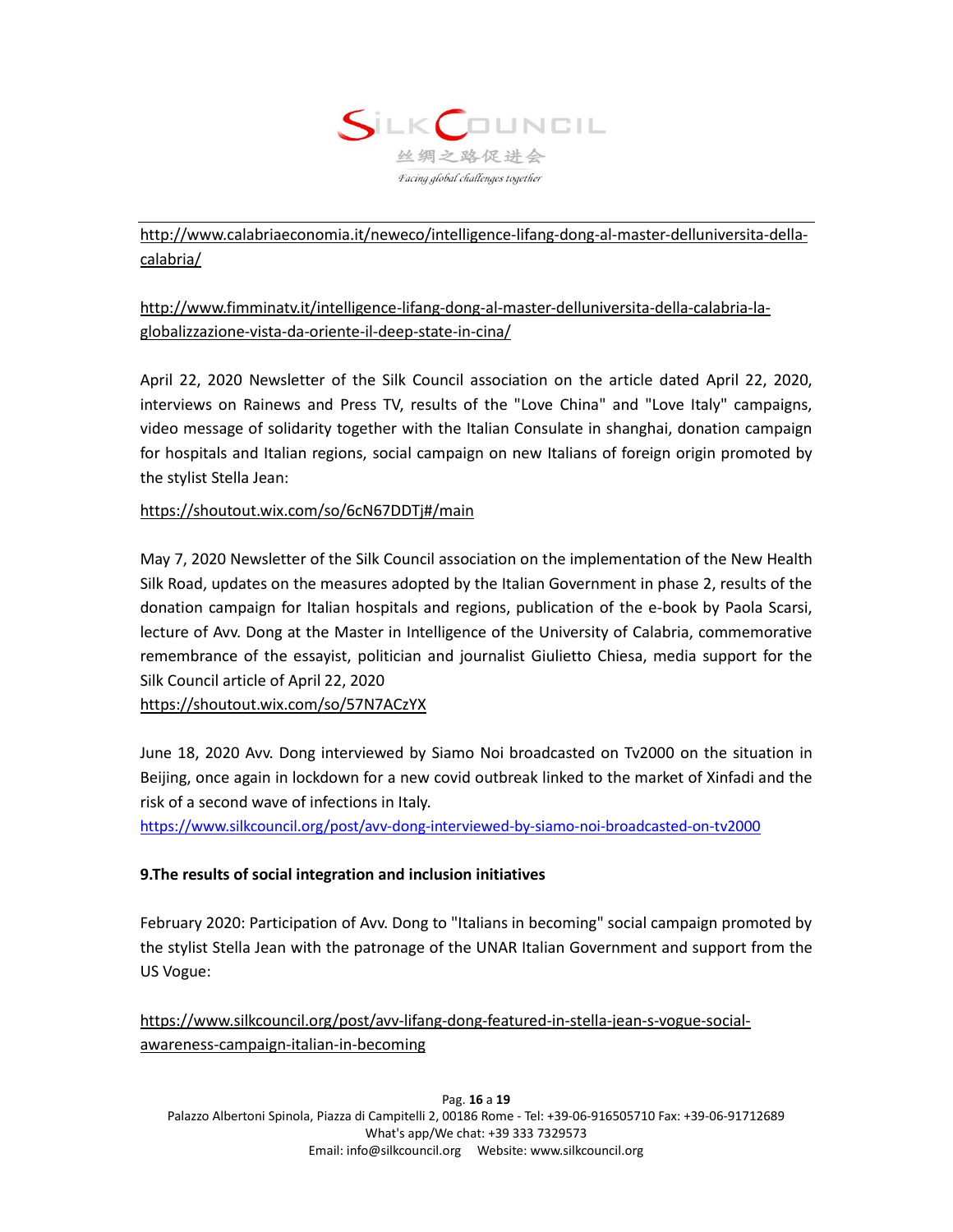

#### <https://www.vogue.com/fashion-shows/fall-2020-ready-to-wear/stella-jean>

#### <https://www.youtube.com/watch?v=h-WQM-b4xDU&t=3s>

End of April 2020: Participation of Avv. Dong to the e-book of Paola Scarsi "We create jobs: stories of immigrant entrepreneurs" and the media who reported this initiative including, the newspaper RomaSette (Avvenire) and Vatican news,Avvenire.it and NuoveRadici.world portals [https://www.silkcouncil.org/post/avv-dong-interviewed-in-the-paola-scarsi-e-book-on-stories](https://www.silkcouncil.org/post/avv-dong-interviewed-in-the-paola-scarsi-e-book-on-stories-of-immigrant-entrepreneurs)[of-immigrant-entrepreneurs](https://www.silkcouncil.org/post/avv-dong-interviewed-in-the-paola-scarsi-e-book-on-stories-of-immigrant-entrepreneurs)

E-book gratis available: [https://books.google.it/books/about?id=9\\_XeDwAAQBAJ&redir\\_esc=y&hl=it](https://books.google.it/books/about?id=9_XeDwAAQBAJ&redir_esc=y&hl=it)

May 2020: Participation of Avv. Dong to the Grei250 Group (Group of Reflection Emergence and Inclusion), which has promoted a campaign of adhesion to the theme of the regularization of immigrant and invisible workers in order to guarantee them access to health care, work and permit of residence in Italy during hard times of Covid-19

[https://www.silkcouncil.org/post/silk-council-promotes-grei250-reflection-group-on](https://www.silkcouncil.org/post/silk-council-promotes-grei250-reflection-group-on-regularization-and-inclusion-of-immigrants)[regularization-and-inclusion-of-immigrants](https://www.silkcouncil.org/post/silk-council-promotes-grei250-reflection-group-on-regularization-and-inclusion-of-immigrants)

Several Italian media that support the Grei 250 Group campaign:

"Regularization is not an option, but a necessity": The GREI-250 group of Editorial staff is born, May 11, 2020 [https://cambiailmondo.org/2020/05/12/la-regolarizzazione-non-e-unopzione-ma-una-necessita-](https://cambiailmondo.org/2020/05/12/la-regolarizzazione-non-e-unopzione-ma-una-necessita-nasce-il-gruppo-grei-2-5-0/)

[nasce-il-gruppo-grei-2-5-0/](https://cambiailmondo.org/2020/05/12/la-regolarizzazione-non-e-unopzione-ma-una-necessita-nasce-il-gruppo-grei-2-5-0/)

Regularization of immigrants: the proposal of 250 organizations, universities, academics and professionals - Cir Refugees, May 11, 2020

[http://www.cir-onlus.org/2020/05/11/regolarizzazione-dei-migranti-la-proposta-di-250-tra](http://www.cir-onlus.org/2020/05/11/regolarizzazione-dei-migranti-la-proposta-di-250-tra-organizzazioni-enti-universita-accademici-e-professionisti/)[organizzazioni-enti-universita-accademici-e-professionisti/](http://www.cir-onlus.org/2020/05/11/regolarizzazione-dei-migranti-la-proposta-di-250-tra-organizzazioni-enti-universita-accademici-e-professionisti/)

Immigrants, "invisible" workers: "Regulation is not an option but a necessity", the "Group of 250" is born - La Repubblica, May 12, 2020

<https://www.repubblica.it/solidarieta/immigrazione/2020/05/12/news/immigrati-256388279/>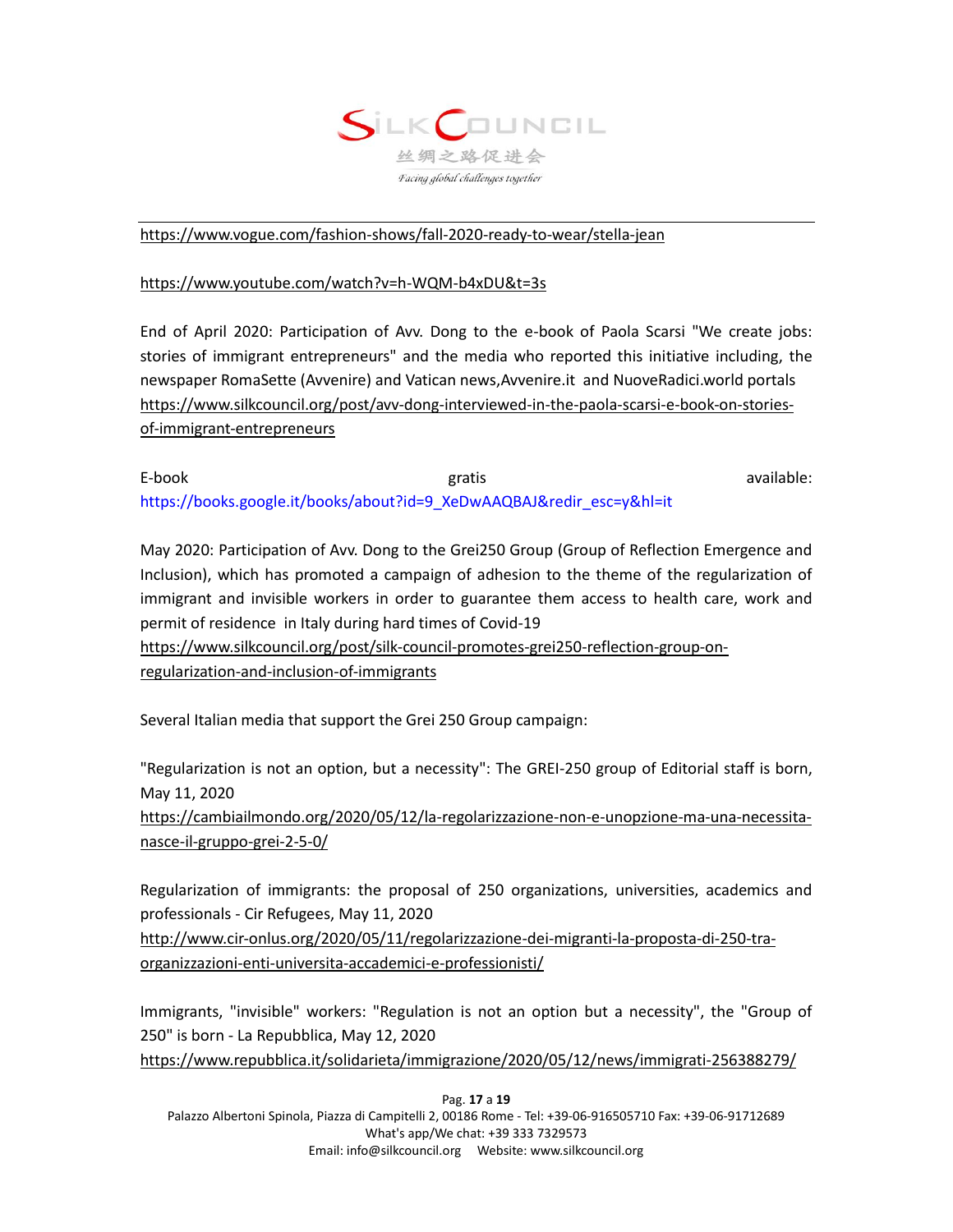

"Regularization is not an option, but a necessity": the GREI-2.5.0 group is born – Emigrazione-News, May 12, 2020 <https://emigrazione-notizie.org/?p=31612>

Migrants, "it is a health, social and economic emergency". Why regularization is needed, by Editorial Staff - La Difesa del Popolo, May 12, 2020 [https://www.difesapopolo.it/Idee/Migranti-e-emergenza-sanitaria-sociale-ed-economica-.-](https://www.difesapopolo.it/Idee/Migranti-e-emergenza-sanitaria-sociale-ed-economica-.-Perche-serve-la-regolarizzazione) [Perche-serve-la-regolarizzazione](https://www.difesapopolo.it/Idee/Migranti-e-emergenza-sanitaria-sociale-ed-economica-.-Perche-serve-la-regolarizzazione)

Regularization is not an option, but a necessity: Africa and the Mediterranean among the promoters of the GREI-250 group, Editorial Staff, Africa and the Mediterranean, May 12, 2020 [http://www.africaemediterraneo.it/blog/index.php/la-regolarizzazione-non-e-unopzione-ma](http://www.africaemediterraneo.it/blog/index.php/la-regolarizzazione-non-e-unopzione-ma-una-necessita-africa-e-mediterraneo-tra-i-promotori-del-gruppo-grei-2-5-0/)[una-necessita-africa-e-mediterraneo-tra-i-promotori-del-gruppo-grei-2-5-0/](http://www.africaemediterraneo.it/blog/index.php/la-regolarizzazione-non-e-unopzione-ma-una-necessita-africa-e-mediterraneo-tra-i-promotori-del-gruppo-grei-2-5-0/)

Migrants - Decree, there is no agreement. Regularization is necessary and permits have been required for one year. The proposals of the Grei-250. Focus with Ugo Melchionda, OECD of Good, the first, conducted by Federica Margaritora - Radio inBlu, May 12, 2020 [https://www.radioinblu.it/2020/05/12/migranti-decreto-non-ce-accordo-la-regolarizzazione-e](https://www.radioinblu.it/2020/05/12/migranti-decreto-non-ce-accordo-la-regolarizzazione-e-necessaria-e-servono-permessi-da-un-anno-le-proposte-del-grei-250-focus-con-ugo-melchionda-ocse/)[necessaria-e-servono-permessi-da-un-anno-le-proposte-del-grei-250-focus-con-ugo](https://www.radioinblu.it/2020/05/12/migranti-decreto-non-ce-accordo-la-regolarizzazione-e-necessaria-e-servono-permessi-da-un-anno-le-proposte-del-grei-250-focus-con-ugo-melchionda-ocse/)[melchionda-ocse/](https://www.radioinblu.it/2020/05/12/migranti-decreto-non-ce-accordo-la-regolarizzazione-e-necessaria-e-servono-permessi-da-un-anno-le-proposte-del-grei-250-focus-con-ugo-melchionda-ocse/)

Scholars who criticize the proposal to regularize the "invisible": "It will produce a war between the poors" by Redazione - Open, May 13, 2020 [https://www.open.online/2020/05/13/gli-studiosi-che-criticano-la-proposta-di-regolarizzazione](https://www.open.online/2020/05/13/gli-studiosi-che-criticano-la-proposta-di-regolarizzazione-degli-invisibili-produrra-una-guerra-tra-poveri/)[degli-invisibili-produrra-una-guerra-tra-poveri/](https://www.open.online/2020/05/13/gli-studiosi-che-criticano-la-proposta-di-regolarizzazione-degli-invisibili-produrra-una-guerra-tra-poveri/)

Farm laborers, in the end it's agreement. The 5 stars movement must say yes, by Daniela Preziosi and Carlo Lania - Il Manifesto, May 14, 2020 <https://ilmanifesto.it/login>

Migrants: yes to the amnesty with stakes for farm laborers, domestic workers and carers by Giusy Franzese - Il Messaggero, May 14, 2020 [https://www.ilmessaggero.it/italia/migranti\\_sanatoria\\_colf\\_e\\_badanti\\_braccianti\\_agricoli\\_ultim](https://www.ilmessaggero.it/italia/migranti_sanatoria_colf_e_badanti_braccianti_agricoli_ultime_notizie_14_maggio_2020-5226416.html)